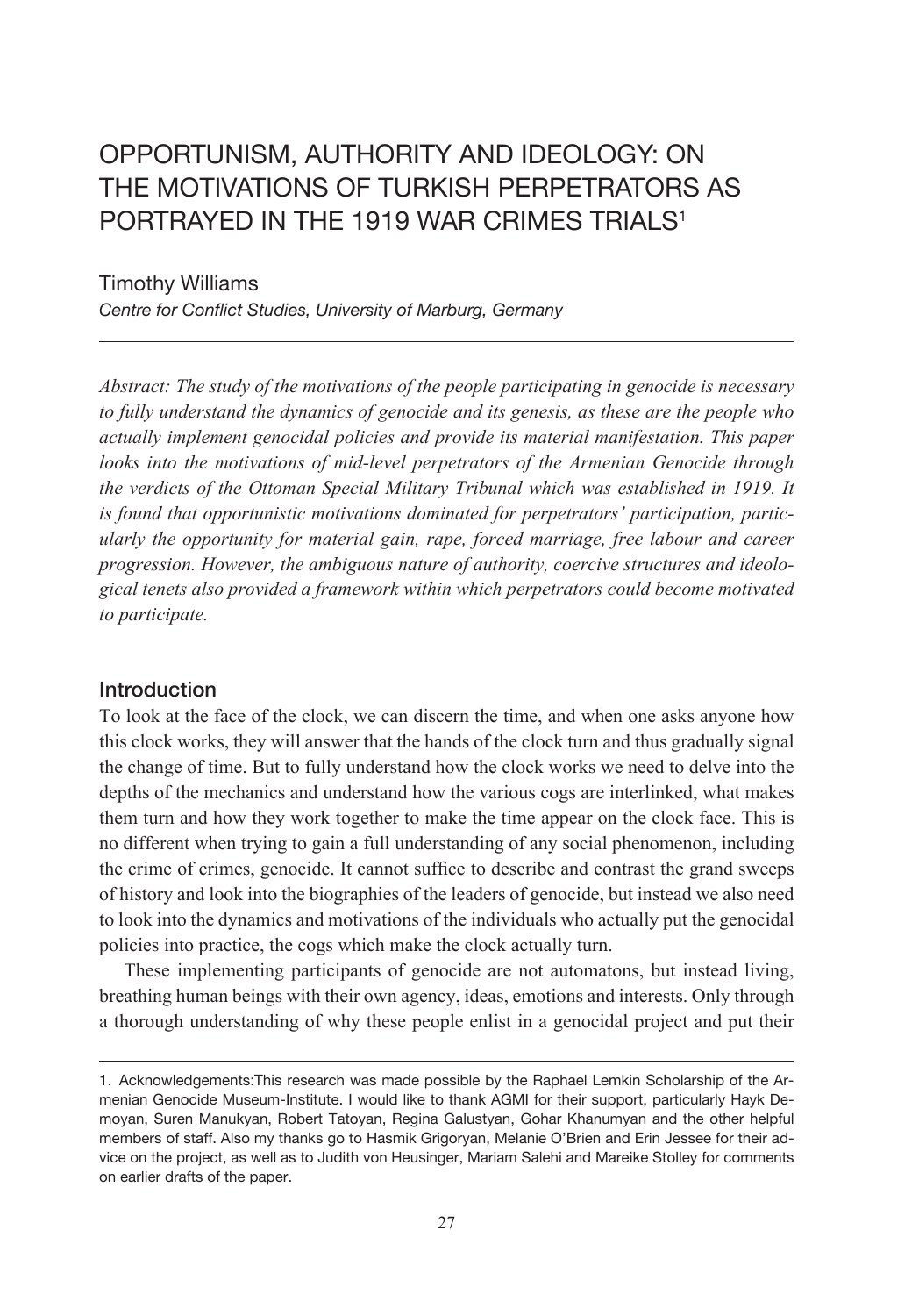beings in the violent service of the genocidal leaders can we ever expect to increase our recognition of what constitutes genocide and why it happens. And only with this knowledge will it ever be possible to contemplate preventing such atrocities from happening in the future. This paper provides one small mosaic stone in the bigger picture of why genocide occurs and will give some insight into why individuals participated in the genocide of the Armenian people in 1915.

There is an emerging field of work which studies perpetrators in general and in particular what motivates these people to participate in genocidal violence. In particular much work has been done on the Holocaust and the Rwandan genocide, as well as conceptual work in social psychology, criminology, anthropology and sociology. However, previous work in the field of the Armenian genocide has been mostly broad historical studies (Akçam 2006; Dadrian 1993, 1995, 1996, 1999; Kévorkian 2011; Zürcher 2010) which have failed to look in depth at the individual level. A wealth of survivor (National Archives of Armenia 2013; see also Anush 2007; Aved 1979; Barooshian 1976; Der-Garabedian 2004; Derderian 2008; Garougian 2005; Hamamdjian 2004; Hartunian 1999 [1968]; Jafferian 1993; Ketchian 1988; Kharpetian 2003; Odian 2009; Papazian 2000; Shamtanchian 2007; Soghoian 1997; Tabibian 1988; Tilkian 1992) and bystander (Alamuddin 1970; Davis 1989; Jacobsen 2001; Morgenthau 2000 [1918]; Niepage 1975 [1917]) testimonial literature fills this desideratum but does not give adequate credence to the dynamics of the perpetrators, the actual implementing individuals. This paper contributes to approaching this research gap and starts looking at the genocide from the perspective of the people who are implementing it.

From a perspective of genocide prevention, it is particularly important to study this topic of perpetration comparatively, in order to understand why people participate not just specifically in one case but across various cases, and thus what could lead people to participate in future genocides also. Thus, this paper will first provide an overview of what motivates people to participate in genocide more generally, before then developing a micro-level foundation for the Armenian Genocide and building a more nuanced understanding of why people participated in it. This analysis will draw on the state of the art on perpetration in the Armenian genocide, as well as analysing data generated from the verdicts of Turkish war crimes tribunals from 1919. Finally, this paper will contrast the findings from Armenia with those of other cases in an attempt understand key similarities and differences and some more generalisable implications.<sup>2</sup>

The contribution of this paper lies not in its in-depth study of specific motivations of the Armenian Genocide, but to draw on new data and combine this with the previous studies on this case as well as other cases to paint a broader picture than has been painted thus far on perpetrator motivations in the Armenian Genocide. This will not provide the last word

<sup>2.</sup> It would go beyond the scope of this paper to retell the broad sweeps of the Armenian genocide here, and it is assumed that the reader has a rudimentary knowledge of the case. For an excellent introduction please see Kévorkian (2011).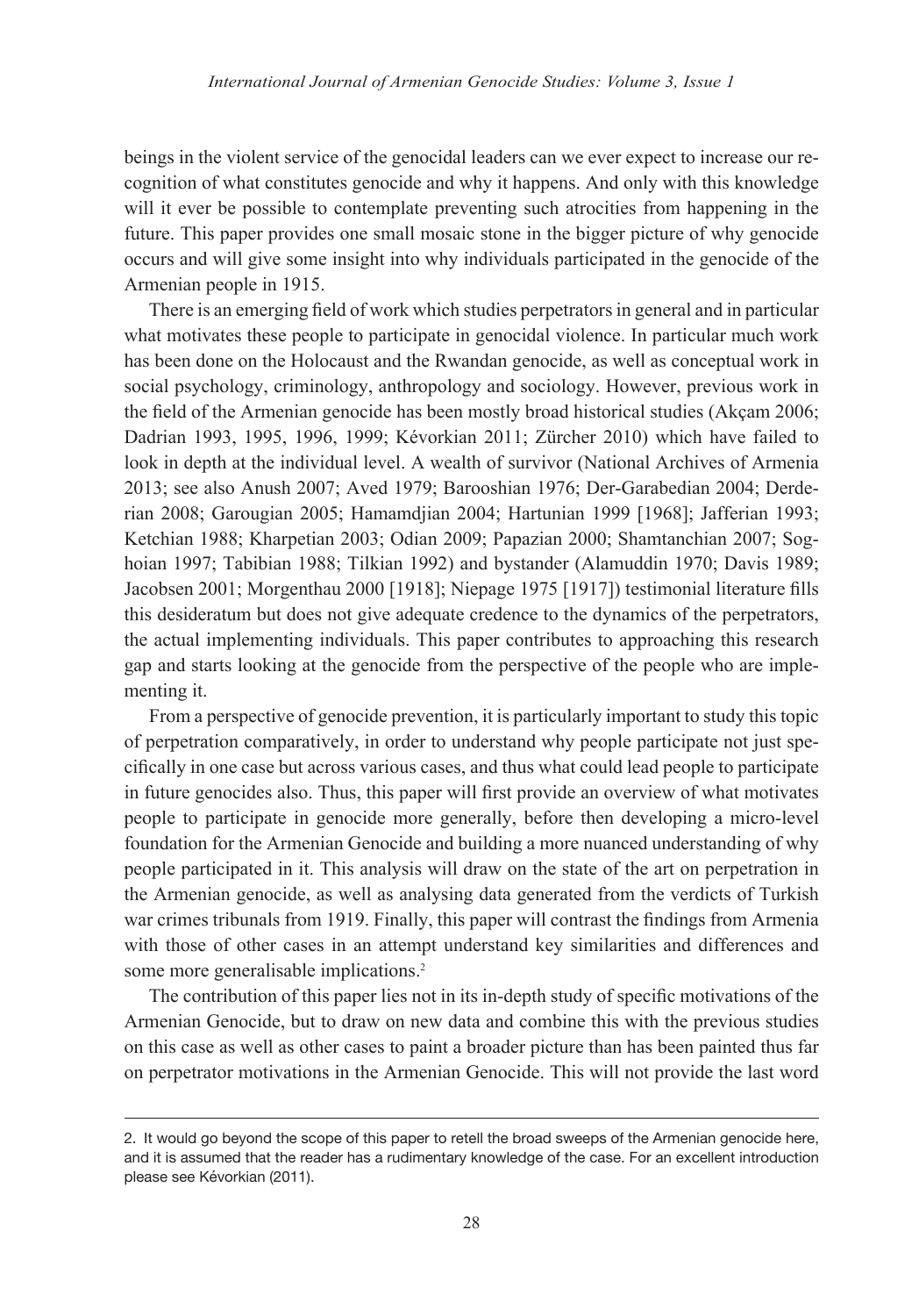on perpetrator motivations in the Armenian Genocide, but it is an attempt to synthesise the literature as it stands and bring a systematic perspective to this topic.

# The Complexity Of Evil – Why People Participate In Genocidal Violence?

There has been a growing amount of research on perpetrators in recent years, including work on attempting to understand the motivations individuals have for participating in genocide. This section will give a short overview of the literature on why people participate in genocide as a foundation for discussing the motivations of Turkish soldiers and officials on trial subsequently.

Most of the research on perpetrator motivations has been conducted on the cases of the Holocaust (e.g. Browning 2001 [1994]; Gross 2003; Lifton 2000 [1986]; Mann 2000; Welzer 2006) and the Rwandan genocide of 1994 (e.g. Fletcher 2007; Fujii 2009; Hogg 2010; McDoom 2008, 2013a, 2013b; Straus 2006; Verwimp 2005), as well as some individual works on the genocide in Bosnia in the early 1990s (e.g. Clark 2009; Lieberman 2006; Mueller 2000; Petersen 2002) and the Khmer Rouge genocide in Cambodia from 1975-79 (Hinton 2004; Hinton 2005; Williams 2015). Furthermore, there is a large social-psychological literature which is informative for this topic (e.g. Bandura 1999; Burger 2009; Milgram 1963; Newman 2002, 2006; Sidanius and Pratto 1999; Staub 1989; Sternberg 2005; Vetlesen 2005; Waller 2002; Zimbardo 2008), as well as some criminological literature on genocide perpetrators (Brannigan 2013; Jäger 1982 [1967]).This research has shown first and foremost, that perpetrators' personalities are not individually aberrant, nor do most of them differ strongly ideologically from their peers; much more, perpetrators appear to be overwhelmingly normal (Browder 2003; Browning 2001 [1994]; Fujii 2009; Jensen and Szejnmann 2008; Straus 2006; Welzer 2006). However, beyond this, the many different approaches diverge on what they focus on, both in terms of causal explanations mostly informed by certain disciplinary borders and the cases they study.

Previously I have developed a model which synthesises these research findings from various historical cases and multiple disciplines to a more abstract and inter-contextually comparable model which seeks to explain participation in genocide across many cases of genocide (Williams 2014a; for an updated version see Williams 2014b). A model is to be understood as a systematic representation of social phenomena in which the model aims not to provide "a literally true account of the process or entity in question" (Hughes 1990, 71), but instead an abstraction or idealisation which reduces the complexity of reality to only its causally relevant elements (McMullin 1985, 261-262; see also Jones 2005; Psillos 2011).3

<sup>3.</sup> The model I have developed is an abstract or idealised representation of genocide participation, which does not take on the form of a typology. A typology would systematically and exhaustively categorise the phenomenon in question along multiple dimensions, while models focus more strongly on capturing the complexity of causal mechanisms.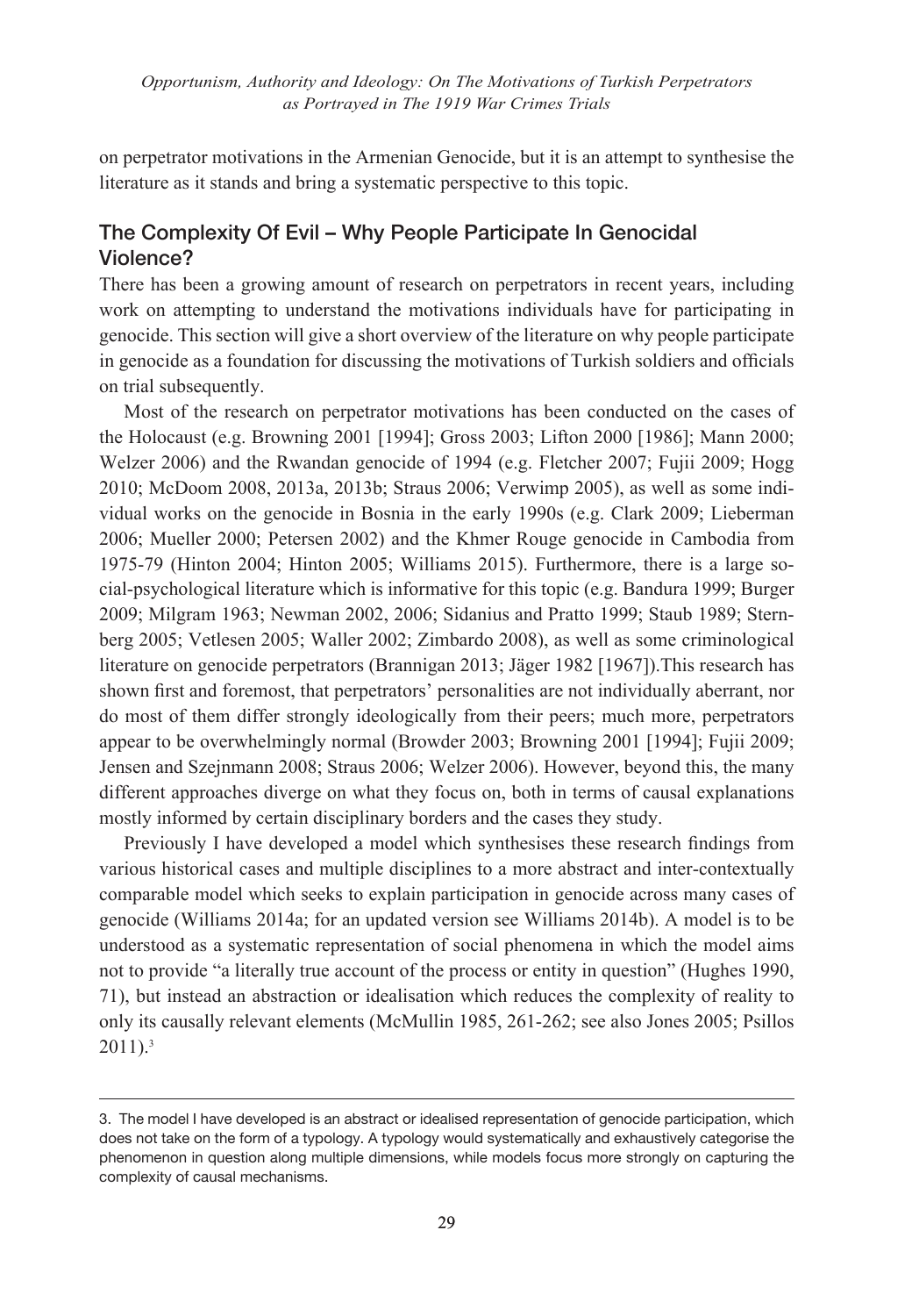Motivations are seen here as the impetus for action within a genocidal situation in which a perpetrator finds himself or herself<sup>4</sup> and these motivations facilitate the process of making a decision between socially structured and individually constructed alternatives (in reference to Hedström and Udehn 2009). Motivations are the driver which guides a person to make a choice between these alternatives. I differentiate between three broad types of motivations: those which focus on the in-group of the perpetrators, on the out-group of the victims or which are intrinsic to the perpetrators themselves and independent of in- and outgroup. These three types encompass eleven specific individual motivations.<sup>5</sup> Furthermore, I identify facilitative factors which are not in and of themselves sufficient for causing an individual to participate in genocide, as a motivation is, but instead make this participation easier. Lastly, there are contextual conditions which influence the entire situation and can make certain motivations or facilitative factors more salient. My model differs from previous approaches to understanding perpetrator motivations as it is the first to systematically integrate findings from multiple cases and several disciplines, thus coming at the topic from a new, interdisciplinary angle. While this comes at the cost of a contextually embedded understanding of perpetration, it also allows for a more nuanced perspective which better incorporates the complexity of reality with the many different motivations underlying human action. The fundamental tenet of the model is that it is possible for similar human and interpersonal dynamics to occur in very different cultural and contextual settings. Whether this is then actually the case, can then be tested by applying the model to new cases (as will be done with the case of the Armenian genocide in this paper).

The first group of motivations I identify are in-group-focused motivations, which concentrate on the social dynamics within the perpetrator group and the social influence exerted between members of it. Social influence can be implicit, explicit or even backed up by (threats of) force and can be exercised vertically by an authority or horizontally between peers. Most prominent in perpetrator testimonies but also in the literature on motivations is explicit or implicit orders by a person in authority and the **obedience to orders** that this then effects (see among many others Alvarez 2001; Brannigan 2013; Du Preez 1994; Gourevitch 1998; Hinton 2004; Mamdani 2001; McDoom 2008; Meyer 2009; Milgram 1963, 1975; Semelin 2005; Straus 2006; Welzer 2002). Similar horizontal social influence is termed **peer pressure** when it is explicit and is a common feature of descriptions of the Bosnian and Rwandan genocides (Bašić 2006, 159; Fletcher 2007, 33; Hatzfeld 2004b, 25; McDoom 2008, 265; Straus 2006). When this horizontal influence is implicit instead, the active motivation is the desire for **conformity**, in which individuals participate in order

<sup>4.</sup> While in the Armenian genocide most perpetrators were men, in other contexts women played a larger role. Although there is some research on the topic of women's diverging roles in genocide (Adler, Loyle, and Globerman 2007; Rights 1995; Hogg 2010, 84; Lower 2013; Sarti 2011; Sperling 2005), there is little evidence for systematic differences in their motivations.

<sup>5.</sup> Each of these motivations is described at a relatively abstract level and their manifestations in actual genocides will vary. The mechanism causing the person to participate will be the same though, even if it is culturally specific how this occurs.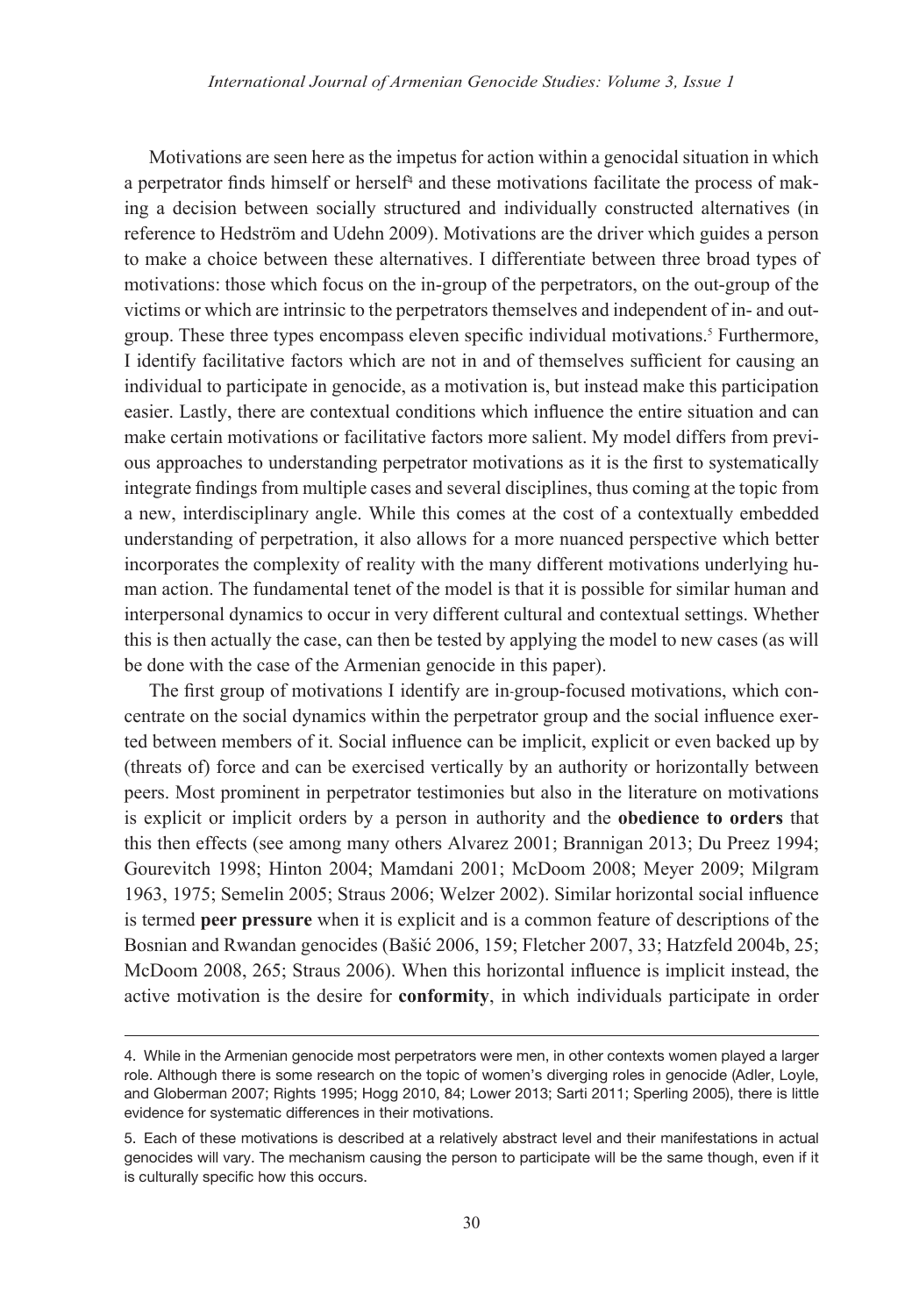for them not to lose favour with the group and remain part of it (Asch 1963). Finally, horizontal and vertical influence can be laced with the threat or actual utilization of violence. This **coercion** can be a powerful motivation for individuals to participate in order not to experience physical violence against them. Empirically various instances of genocide have provided significantly different degrees of how credible threats of coercion were, with no known instances of Germans being killed for refusing to participate in the Holocaust (Bhavnani 2006, 657; Fletcher 2007, 32; Hatzfeld 2004a, 130; Mann 2005, 164; Straus 2006; see also Jäger 1982 [1967], 84-93).

The second set of motivations focus on the out-group from the perspective of the perpetrators: the victims. Most prominently for this group and possibly the most pervasive in popular perceptions of genocide, **genocidal ideologies** can motivate individuals to participate in genocide. A genocidal ideology can lead to someone believing that it is the best and morally legitimate course of action or that the victims are deserving of the treatment. Ideologies can take on many different forms and while they may look quite different across various genocides (Goldhagen 1996; Harff 2003; Neilsen 2015; Orth 2002), Jonathon Leader Maynard (2014) provides a nuanced differentiation of six genocidal ideologies which can be found across various cases. The other out-group-focused motivation is **emotions** which at a psychological level raise the saliency of one desire over other competing desires and in this way shift motivations for genocide participation (Petersen 2002, 17-20). Emotions of particular interest in the context of genocide include fear (Fujii 2009, 121; Hinton 2005; Petersen 2002; Semelin 2005, 247; Straus 2006, 122; Sundhaussen 2001, 47), resentment, hatred and rage (Petersen 2002), as well as disgust (Rozin, Haidt, and McCauley 2000).

Lastly, there is a broad group of intrinsic motivations which are all particular to the individuals themselves and do not relate to the perpetrator or victim group. To begin with, people can be motivated to participate in genocide for a broad range of **opportunistic** reasons, such as being able to loot and pillage, career promotion (or avoiding demotion), the ability to settle personal scores or get ahead politically, the possibility of raping and many more (Browning 2001 [1994], 75; Fletcher 2007, 33; Fujii 2009, 97; Mamdani 2001, 218; Mann 2005, 32; Mueller 2000, 49, 61; Semelin 2005, 242; Straus 2006, 79; Valentino 2004). Innately motivating for people to participate is **sadism** as it gives people pleasure in inflicting pain on others (Alford 1997, 28; Baumeister 2002, 254; Segev 1992 [1988], 46-47; Valentino 2004, 40). Further, as with many types of crime people can experience a certain amount of **excitement or thrills** when being perpetrators which contrasts with their more mundane everyday life, thus giving them good reason to want to participate (Katz 1988, 53; Hinton 2004; Hinton 2005; Semelin 2005). Next, individual perpetrators can assume **genocidal roles** in which they come to conform to an alternative set of norms and practices associated with this role (Bloxham 2008, 232; Browder 2003; Lifton 2000 [1986]; Roth 2004, 214; Waller 2002, 221; Zimbardo 2008, 214). A pertinent example of this comes from the Cambodian genocide where one cadre speaks of what it was like to join the Khmer Rouge: "When we joined, it was like we were entering into a tiger zone, so we had to be a tiger like them. So, we needed to be a tiger like them, to be cruel like them. No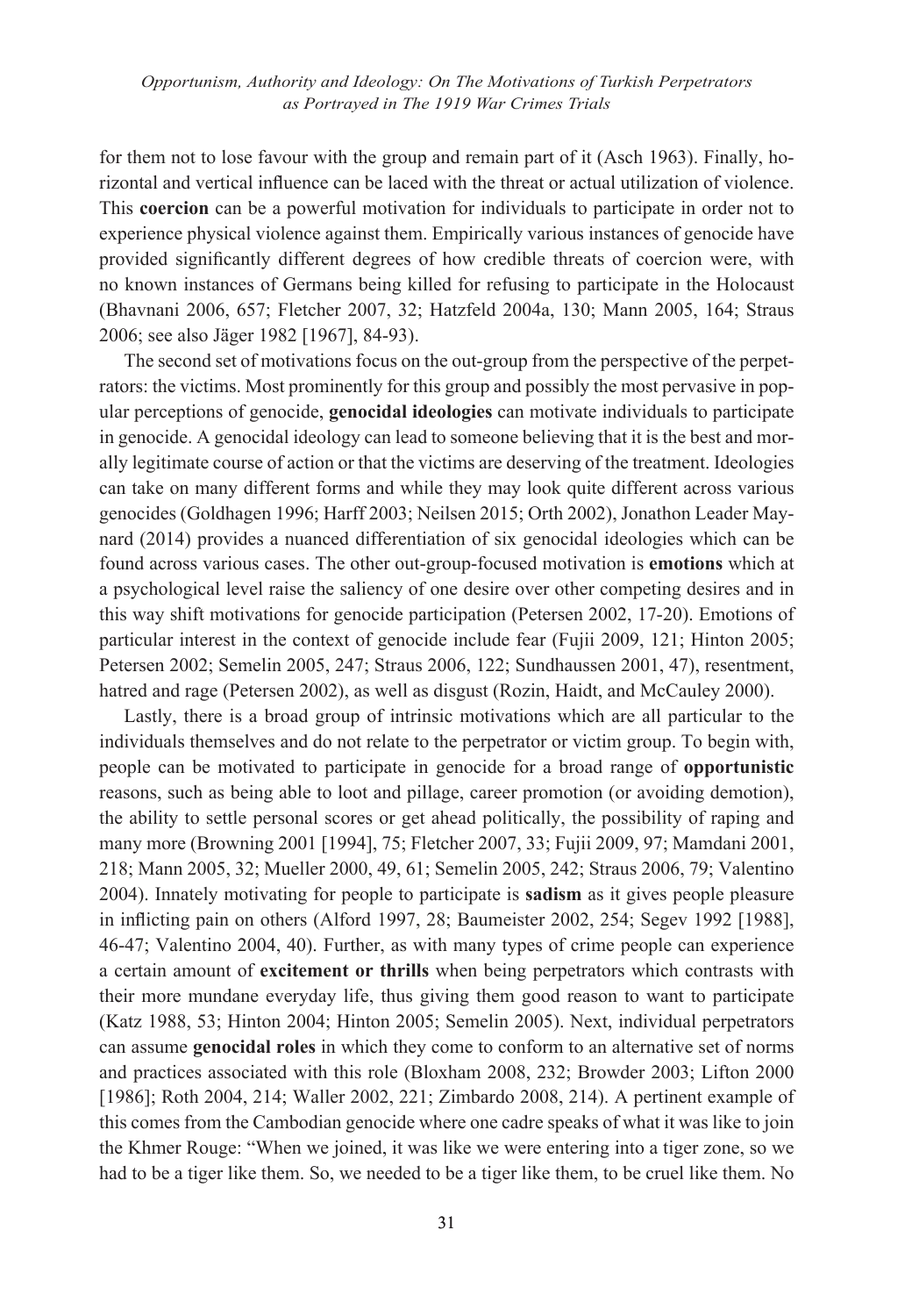morality like them. That's why they were like that." Finally, **status and power** can provide enough motivational allure for individuals to participate in genocide (Hinton 2004; Hinton 2005), particularly through the intensely satisfying experience of gaining power over someone else (Semelin 2005).

Besides these motivations there are also many facilitative factors identified in the model which make participation easier. It would go beyond the scope of this paper to discuss these in depth, but a few key facilitative factors will be mentioned in all brevity here. It is easier for people to participate when they can absolve themselves of the responsibility for their actions through the **groups** they are in. They can do this particularly by displacing it to others or diffusing it within a group, or alternatively by immersing themselves in anonymity (Bandura 1999, 196; Fujii 2009, 158; Vetlesen 2005, 147; Waller 2002, 212; Warr 2002, 62; Zimbardo 2008, 315).

Further, if people are not ideologically committed to the crimes they are committing it is likely that cognitive dissonance will occur as their actions do not match their morals. To overcome this, people can try and **morally disengage** from the situation by dehumanising the victim group (thus taking away the moral problem of killing fellow humans) (Bandura 1999, 200; Fein 1990, 37-39); furthermore, distance can help to morally disengage, be it physical (Bandura 1999, 199; Chirot and McCauley 2006, 52; Grossmann 2004), moral (Grossmann 2004, 75; Waller 2002, 196; Welzer 2002, 243), social (Browning 2001 [1994], 153; Hatzfeld 2004, 28, 51), psychological (Waller 2002, 196) or cultural distance (Grossmann 2004, 70).

Third, another way to overcome cognitive dissonance is to seek **moral justification** for the deed and thus change one's attitude towards one's actions. There are many strategies for moral justification and portraying why the killing is necessary and good (Eisner 2009, 53; Leader Maynard 2014; Waller 2002).

Finally, the factor **time** can have a facilitative impact on people's willingness to participate. Over time, people can become habituated into violence and thus grow desensitised (Browning 2001 [1994], 69, 128; Hatzfeld 2004, 54; McCauley 2002, 79; Sereny 1977 [1974], 200). Also individuals can progress along a 'continuum of destruction' (Staub 1989) by which an individual changes little by little over successive steps with each task preparing him mentally for the next slightly harder one. Similarly, the idea of 'escalating commitments' when a person will continue along a pathway towards participation in a series of small steps, because at each point in time, stopping would mean admitting that the previous step (which was not much less worse) was actually also wrong (Waller 2002, 205).

Besides these time-dependent facilitative factors, a final note on temporality as understood in this model is in order: over time people's motivations for participation can change. While a perpetrator may begin his or her participation in response to social dynamics within the perpetrator group, ideological justification can later become more important or the opportunities the participation has allowed for. The model does not claim that one factor will explain each individual's participation, but that various factors can coalesce and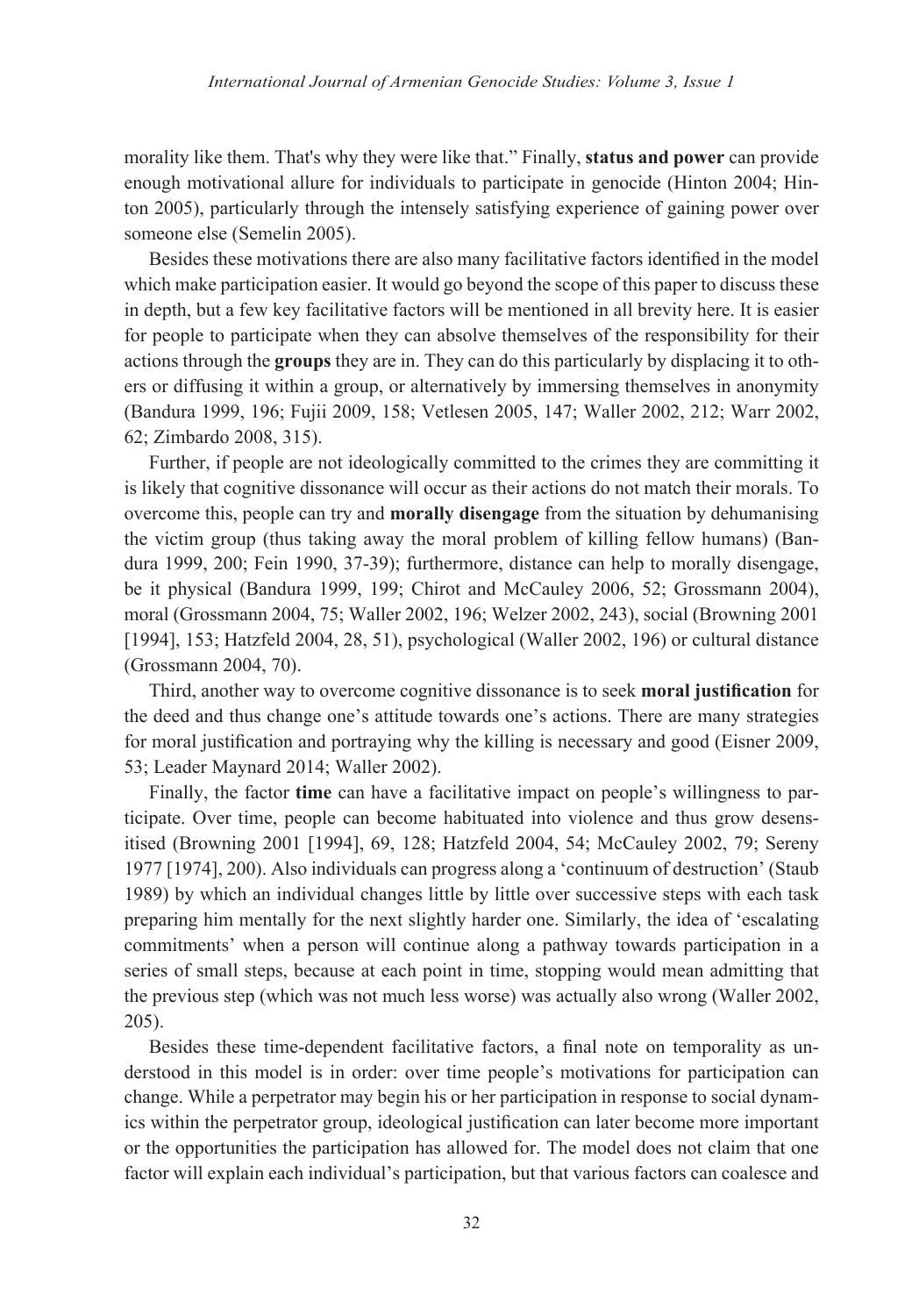that over time these may vary. Future empirical research should endeavour to trace these intra-personal developments in some cases.

In evaluating this model, a downside could be construed in its abstract nature by which it neglects cultural specificities and the individual dynamics inherent in various cases. However, this is also the strength of such a model as it is its abstraction which allows it to be inter-contextually and inter-culturally applicable, reducing the complexity of reality to the causal mechanisms which effect participation without their context. This in turn means that it can then be 're-inserted' into context and help to understand other cases of genocide participation by reducing the level of abstraction and showing how the causal mechanisms *actually* work here. Hence, this is the point where researchers who are expert on various cases of genocidal violence can bring to the model the cultural specificities of their cases and engage it with these more abstract causal dynamics. For example, some participants are motivated to participate due to obedience to authority; while social psychologically the causal mechanism for how they react to authority will be similar the nature of authority can vary strongly from case to case and authority during the Khmer Rouge meant something very different to authority in Nazi Germany or authority in the late Ottoman Empire. Thus, this means that the model should also be able to assist in understanding participants to the Armenian Genocide. The model will now act as the template by which these perpetrators can be analysed. It will be of particular interest, which cultural specificities the motivations take on when they manifest in this case, but also whether some motivations occur with a higher frequency than in other cases. This model is not important in and of itself, but it allows the empirical data on perpetrators of the Armenian Genocide to be embedded systematically in the broader discussions of genocidal perpetrators. This is important in order to establish the comparability of the Armenian Genocide's dynamics, but also with an ultimate view to genocide prevention.

# The Challenging Data Situation On Perpetrators In The Armenian Genocide

Having introduced in short what motivations can drive people to participate in genocide, the focus will turn now to the case of the Armenian Genocide to see whether the model can explain perpetrators' participation in this case also. This is not a formal test of the model but instead seeks to understand the case of the Armenian Genocide using the model as a framework. Should motivations emerge in the empirical analysis, this would disprove the model, while the model would be lent a higher credibility if the motivations found in the Armenian genocide resonate with the individual elements of the model. In researching perpetrator motivations various approaches which have been pursued in the past will be discussed, demonstrating that there is a dearth of original sources for investigating perpetrators in the Armenian genocide.

While others have successfully studied perpetrators and their motivations in the Armenian Genocide, this has most often remained a niche of their analysis (although their valuable insights will help inform this more general analysis below). The most significant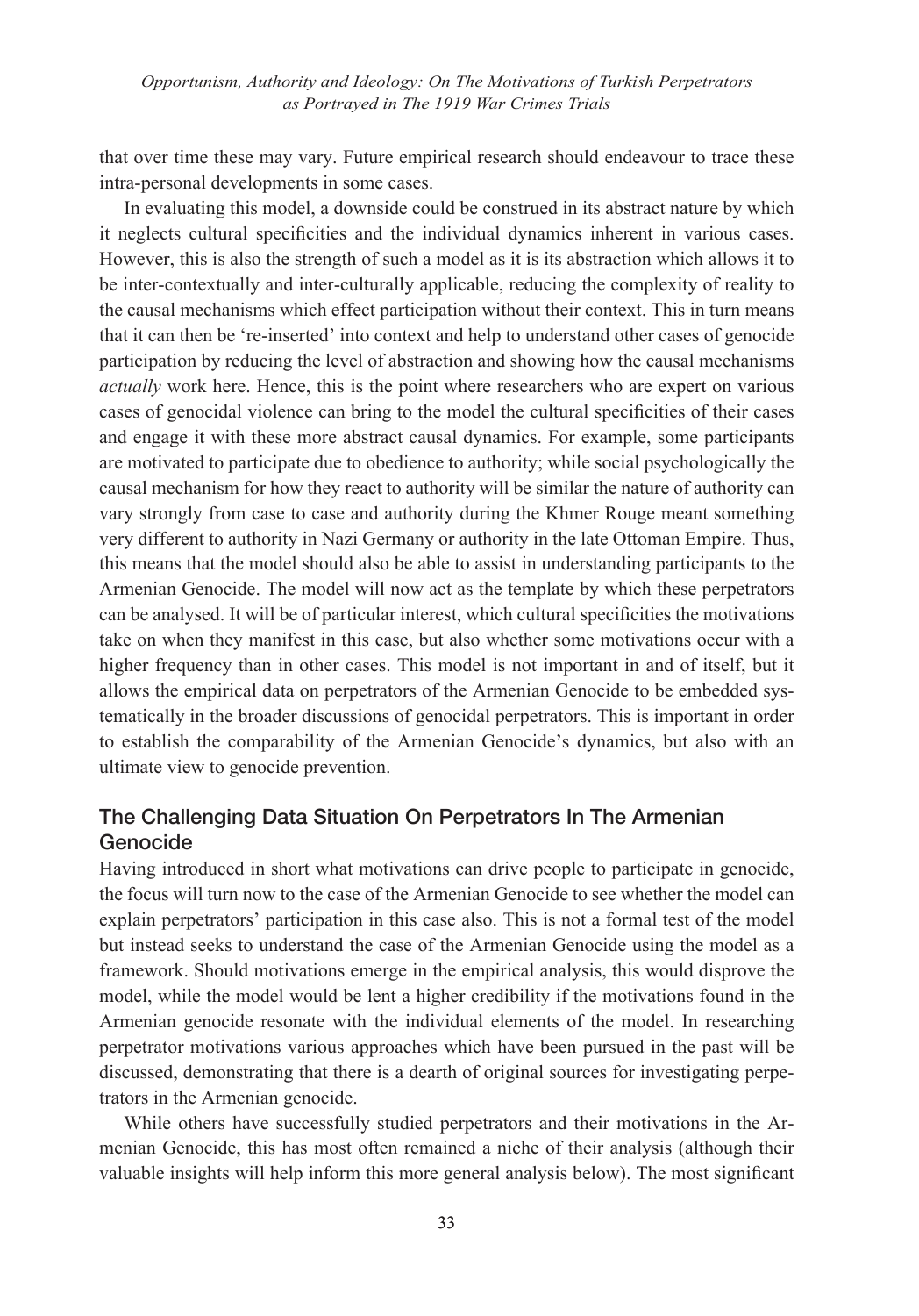research dedicated *specifically* to perpetrators of the Armenian Genocide has been conducted by Hasmik Grigoryan who looks at perpetrators through the eyes of survivor and bystander testimonies (Grigoryan 2015a, 2015b). In particular she looks at the behaviour of children participants in the violence, women perpetrators and the role of sexual violence as a behavioural expression of perpetration. While the findings in this research are certainly interesting in and of themselves, they are more focused on the individual actions of the perpetrators than their motivations; this is quite reasonable as it is not only difficult for third parties to gauge the thoughts and motivations of others, but moreover the perspective of survivors is likely to diverge quite strongly from that of the perpetrators. Baumeister terms this a 'magnitude gap' between victims' and perpetrators' perceptions. Most of these differences in perspective "boil down to the fact that nasty events, both great and small, typically seem worse to the victim than to the perpetrator […]. A researcher therefore cannot understand the perpetrator's perspective without at least briefly adopting a view of the episode that makes it far less bad than it seems to the victim" (Baumeister 2002, 243). More specifically, survivors like to entertain narratives which "construe the perpetrators' intentions in a suitably grand and evil manner to match the suffering of the victims" (Baumeister 2002, 246). Referring to Zygmunt Bauman's (1989) metaphor of a gardener who dispassionately weeds, Roy Baumeister (2002, 246) states that survivors would prefer to be hated passionately as this shows more respect than complete indifference. In this vein, "victim accounts tend to see stark moral issues with clear lines, whereas perpetrator accounts see many more grey areas in the relevant moral judgments. [… Further,] perpetrators usually have reasons and explanations for their actions, whereas many victims describe the perpetrator's actions as utterly gratuitous" (Baumeister and Campbell 1999, 211). Certainly, much can be learned about forms of perpetration from the survivor perspective in the Armenian Genocide, as is demonstrated in Grigoryan's (2015a, 2015b) work, but to understand motivations from a perpetrator perspective, a different approach becomes necessary.

To understand the perpetrator perspective, it would be most promising to directly interview the perpetrators themselves as was done in many of the studies on Rwanda and Cambodia, as well as some of the Holocaust research (e.g. Fujii 2009; Hinton 2004; Hinton 2005; McDoom 2008; Straus 2006; Williams 2015). Given the passage of time since the Armenian Genocide, interviews are obviously not a viable approach. Other methods for studying perpetrators certainly exist, such as using the transcripts of clandestine audio recordings of German prisoners of war (Neitzel and Welzer 2011; Welzer 2006; Welzer, Neitzel, and Gudehus 2011) or studying their diaries or letters to read how they portrayed themselves and their actions at the actual time. These approaches are advantageous as there is less danger of the people wanting to socially conform as they are not writing or speaking

<sup>6.</sup> Although the terminology used in the literature on the Armenian genocide is that of 'survivors', these are equivalent to what is termed in most of the genocide studies literature as 'victims'. The victims meant are obviously also those who were killed, but any types of post-genocide research referring to victims' perspectives will also entail those who survived.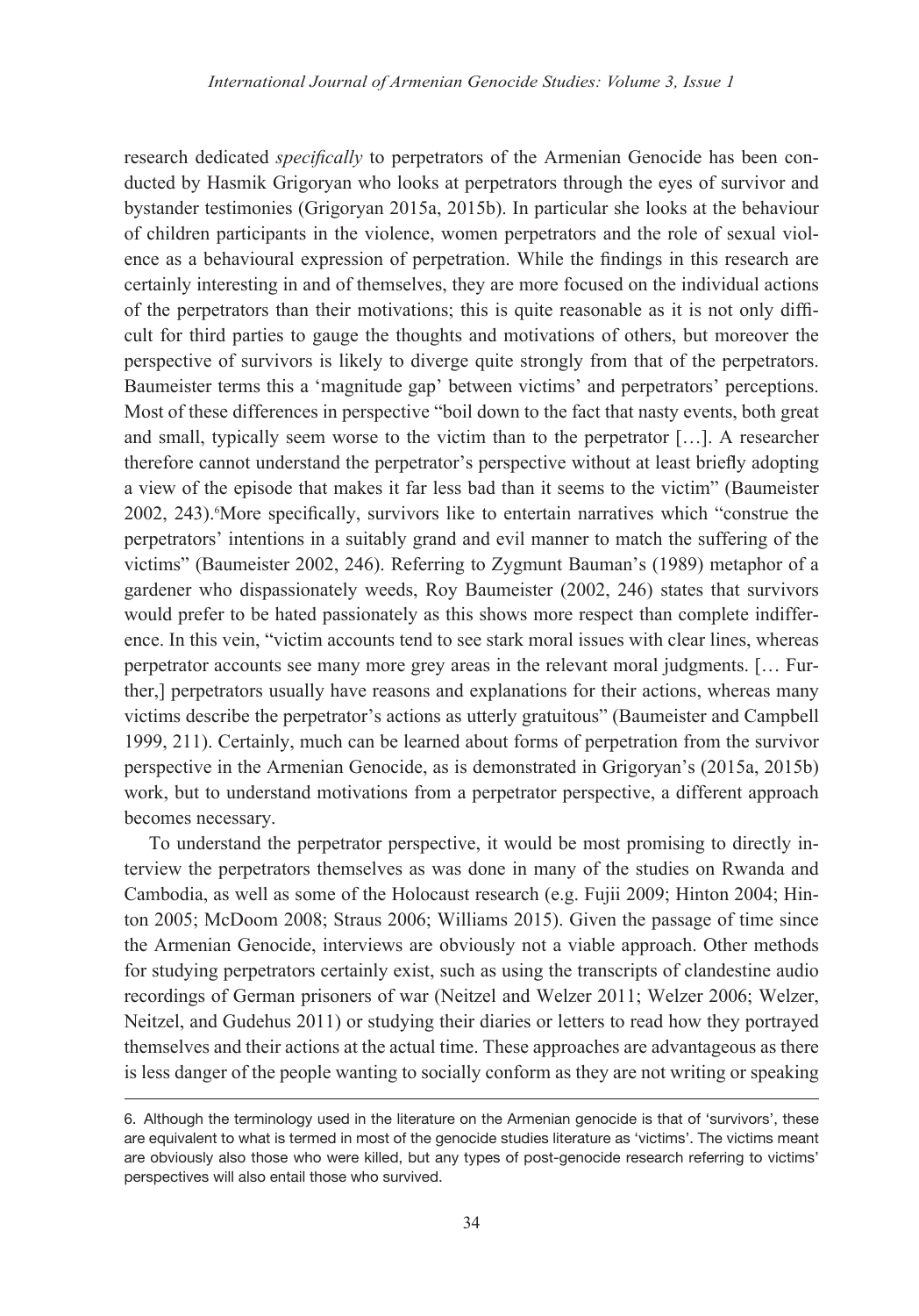for a posterior audience. Unfortunately, such documents do not exist or are inaccessible for the case of the Armenian Genocide, as a vast majority of Ottoman soldiers were illiterate, as were the villagers and militiamen who participated in massacres (Zürcher 2010, 167). Furthermore, even if a small amount of such documents did exist, these would be under lock and key of Turkish military archives and thus inaccessible to the general public.<sup>7</sup>

Instead this paper will draw on data from judicial proceedings of the 1919 trials, an avenue of research also followed in many Holocaust-related projects (most prominently in Browning 2001 [1994]; Goldhagen 1996). More specifically, this paper will look into the verdicts of the Ottoman Special Military Tribunal, which was a post-World War I courts-martial set up in 1919 by the Ottoman State under extreme pressure by the Allied forces who had just defeated the Ottoman Empire, Germany and others. It was an act of the accommodation by the newly installed government particularly towards the British victors. This paper focuses on several cases which go beyond the highest echelons of power, particularly on the cases regarding local officials in Yozgad, Trabzon, Erzincan, Bayburt, as well as some Responsible Secretaries and Delegates of the Committee for Union and Progress (CUP). I focus in particular on the verdicts passed by the tribunal, and draw on two different translations from Turkish into English by Dadrian and Akcam (2011) and Yeghiayan (1990);<sup>8</sup>

<sup>7.</sup> Private correspondences.

<sup>8.</sup> The verdicts studied here are from the following cases which include mid-level perpetrators:

<sup>1.</sup> In the trial regarding Yozgad (Dadrian and Akçam 2011, 290-293; Yeghiayan 1990, 155-158) the accused were Kemal Bey, Boğazlıyan Sub-District Commissioner (Kaymakam) and Acting District Governor of Yozgad; and Major Tevfîk Bey, Gendarmerie Commander for the provincial district of Yozgad.

<sup>2.</sup> In the trial regarding Trabzon (Dadrian and Akçam 2011, 294-299; Yeghiayan 1990, 159-165) the accused were Mehmed Ali Bey, Director of Taxation of Trabzon; Nuri Bey, Chief of Police of Trabzon; Mustafa Effendi, Director of the (Secret) Service of Trabzon; Talat Bey, Sub-District Commissioner (Kaymakam) and Assistant to the Chief Inspector of the Trabzon Gendarmerie; Niyazi Effendi, Manager of a hotel in Trabzon; Ali Sayib Bey, Chief Sanitary Inspector, Trabzon; all of the aforementioned were present at their trial. Tried in absentia were Cemal Azmi Bey, Provincial Governor (vali) of Trabzon; and Nayil Bey, Party Responsible Secretary of Trabzon.

<sup>3.</sup> In the trial regarding Erzincan (Dadrian and Akçam 2011, 312-313) the accused were Memduh Bey, Former District Governor of Erzincan; Hafız Abdullah Avni Efendi, son of Haci Hüseyin; Halit, Former Deputy of Erzincan; Haci Vahid-zade Efendi from Erzincan; Karmo Yusuf, Tribal leader from Dersim; Arslan, Gendarme sergeant from Erzincan; tribal leader Kagü, Director of the Daniz Bey village connected to the Township of Pülümür.

<sup>4.</sup> In the trial regarding Bayburt (Dadrian and Akçam 2011, 304-310) the accused were Yanyali Nusret Bey, former district governor of Urfa; and Mehmet Necati Efendi, discharged from the rank of lieutenant. 5. In the trial regarding Responsible Secretaries and Delegates of the CUP (Dadrian and Akçam 2011, 314-323; Yeghiayan 1990, 147-154), Avni Bey, Party Responsible Secretary of Manisa; Selaheddin Bey, Beyoğlu Responsible Secretary; Dr Besim Zuhti Bey, Eskişehir Responsible Secretary; Mithad Bey, Brusa Responsible Secretary; Cevted Bey, Lieutenant to the Responsible Secretary of Mirkun; Cemal Bey, Aleppo Responsible Secretary; Abdül Geni Bey, Inspector of Edirne; Abdül Kadir Effendi, Aid to the Konia Responsible Secretary; Hasan Fehmi Effendi, Aid to the Kastamonu Responsible Secretary; Agyah Bey, former President of the Sanitary Commission of Karahisar; Hayreddin Bey, former Karahisar official; all the accused were also present at the trial.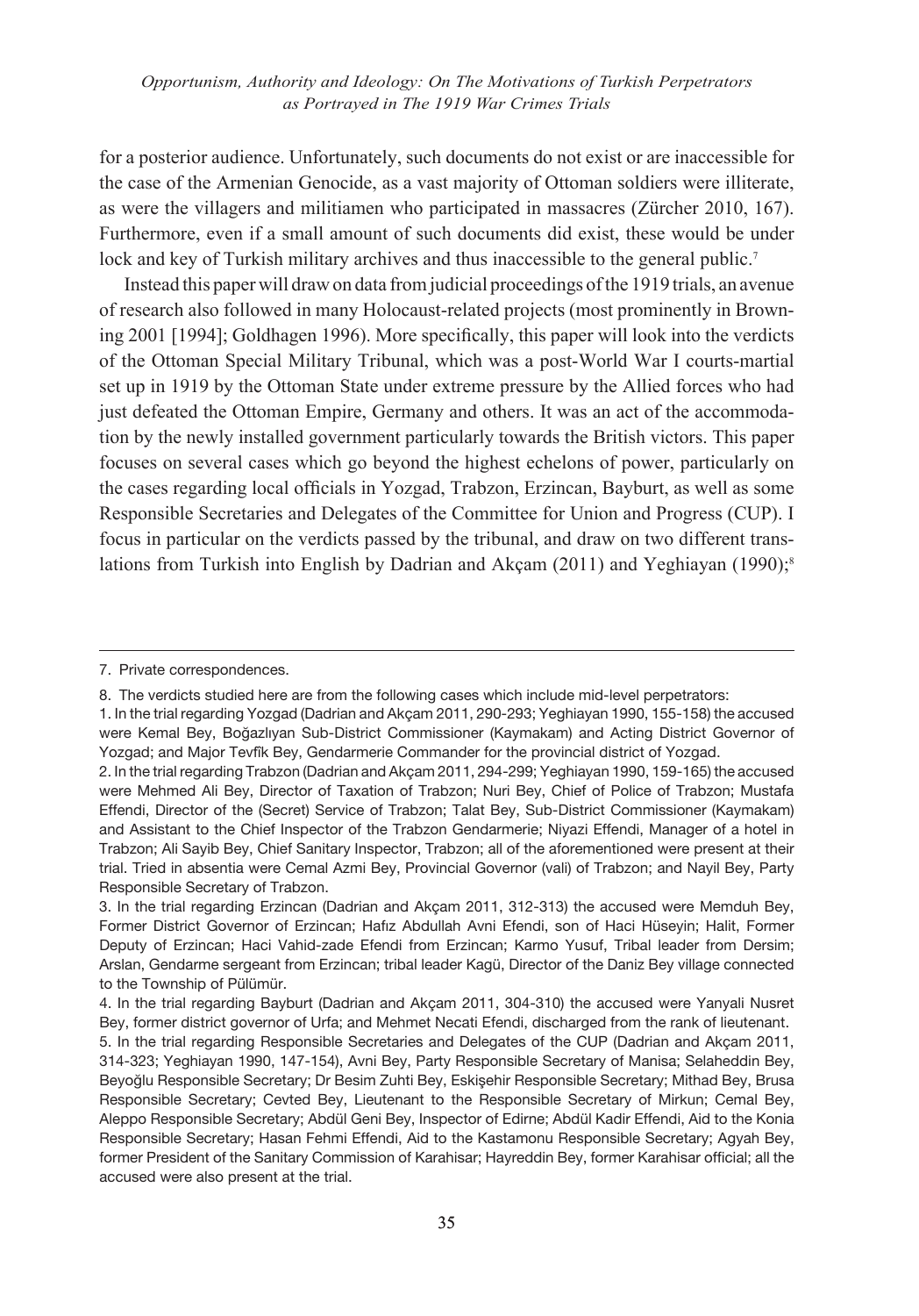the use of two translations allows me to triangulate the translations and minimise the risk of mistakes or biases in the translations misleading the analysis.9

Before launching into the analysis of these trial documents, a short discussion of the limitations of this type of source is necessary. The people on trial are certainly not the lowlevel perpetrators in the focus of much perpetrator research, but the list of accused also goes beyond the leaders to include some of the mid-level functionaries to whom the scope of the model could also apply. Also, any form of post-genocide data collection is confronted with the problem that "perpetrator testimony after the fact is vulnerable to attempts to minimize personal responsibility, or else to construct socially acceptable narratives. Memory loss should also not be under-estimated" (McDoom 2008, 239). This is exacerbated when the testimonies being examined are taken in the course of judicial proceedings as the individuals have strong incentives to minimize their own role and misconstrue their motivations. Furthermore, the source used here are verdicts of the tribunal meaning that they are not the perpetrators' own words but instead the condensed synopsis as seen by the judges. While this does allow for a certain adjudication of the credibility of the perpetrator testimony, it means that the motivations portrayed will have been filtered; and in this case even by a relatively partisan tribunal as was elaborated on above. Nonetheless, these documents are among the only primary sources available through which this level of interaction with perpetrators and their motivations is visible. Thus, these sources are anything but ideal, but -with these limitations in mind- nonetheless they constitute an interesting launching point from which to explore the motivations of perpetrators of the Armenian genocide, to try and understand, at least to a certain degree, what drove people to participate in this heinous violence. Lastly, the judicial documents only let one infer the actual motivations of the perpetrators to a certain degree; although much can be said about the actions of perpetrators and some motivations are made explicit, in parts the motivations are only implicit. To bridge this gap, they will –as far as possible– be matched to other studies in the literature in which these actions are founded within the motivations of the perpetrators. As explained in the introduction, the aim of this paper is not to study any one motivation in-depth, but to bring together the insights from these judicial documents with the further research on individual motivations conducted by others and place this within the research framework of perpetrator motivations in other genocidal contexts.

# Perpetrator Motivations In The Armenian Genocide

In this section, the Tribunal verdicts are analysed in more depth to uncover what motivated some of the perpetrators of the Armenian Genocide who were on trial and their affiliates who did not need to face justice but were referred to in the trials. This analysis will be complemented by the insights from several other scholars who have in the course of their re-

<sup>9.</sup> Both translations obviously offer the same content, albeit with different linguistic interpretations. If an idea is cited which can be found in both translations only the verdict will be referred to, whereas if a verbatim quote is given, the direct source will be mentioned.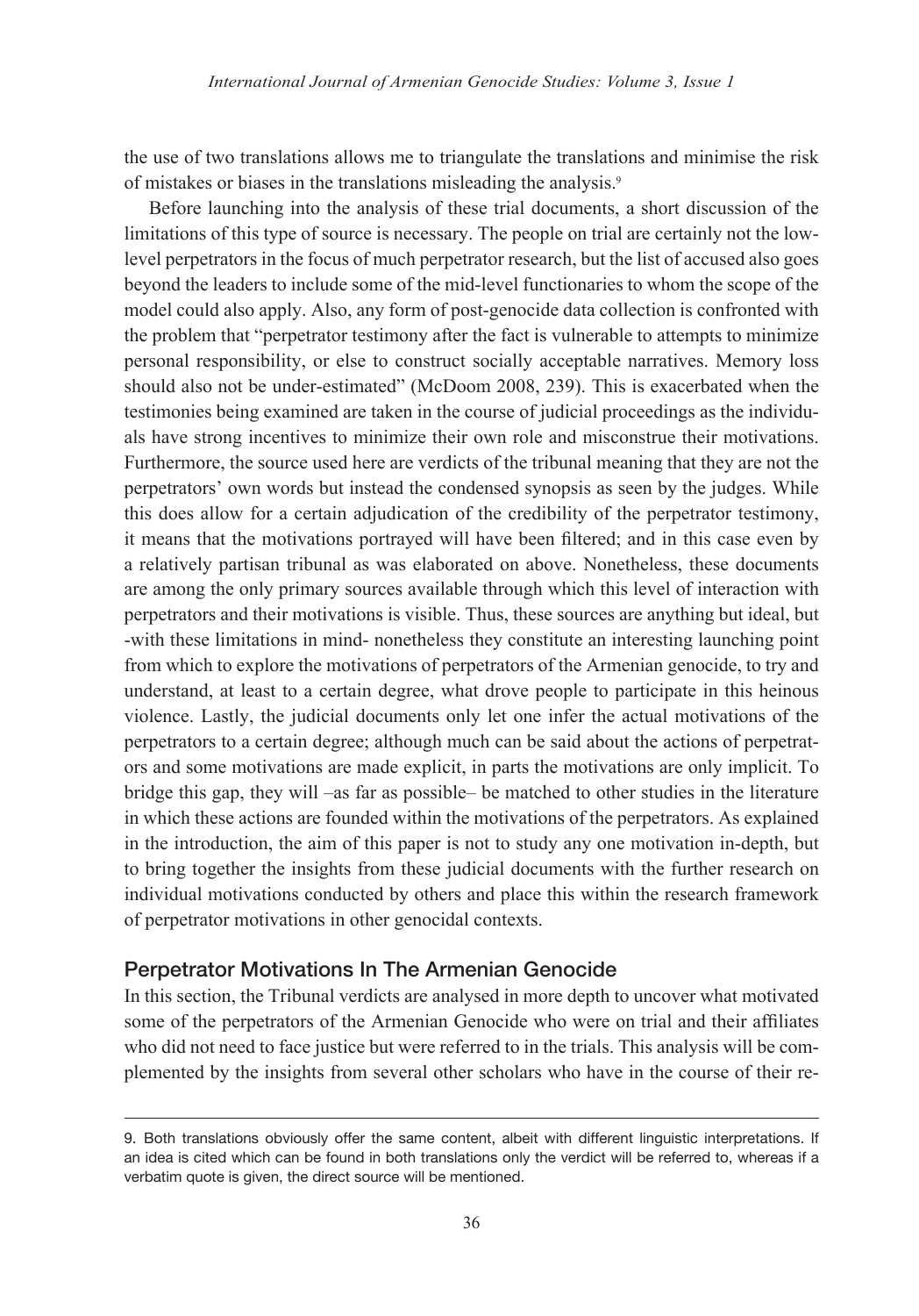search discussed perpetrator motivations to some degree. Key motivations referred to here are various forms of opportunistic motivations, obedience to authority, sadism, ideology, although all to varying degrees, as well as several interesting facilitative factors.

#### *Material gain*

Of the motivations discussed in my model above, by far the most prominent in the data under analysis for the Armenian genocide is that of opportunism with various forms of opportunistic participation being described in the verdicts. Üngör and Polatel argue that the seizure of Armenian property by the Young Turk regime was not motivated by economic, but by ethno-nationalist reasons at the systemic level, with the economic destruction of the Armenians aiming at supporting the broader annihilationist campaign and securing a Turkish economy (Üngör and Polatel 2011, 166). In particular, "The expropriation of Ottoman Armenians was a functionally necessary phase linking persecution to destruction" (Üngör and Polatel 2011, 103). However, they argue that for the individual perpetrators themselves, economic motivations did play a more central role, particularly for the ordinary people participating in the murders who were motivated by plunder as a 'pull factor' (Üngör and Polatel 2011, 104). They also refer to Latham's (2000) work who demonstrates that these economic motivations existed at all levels of the state apparatus and also for non -state participants (Üngör and Polatel 2011, 10).

First and foremost, looting is described in the verdicts as widespread with the seizure of abandoned property and possessions prevalent, as well as the stealing of the deported Armenians' money and carried possessions (CUP Responsible Secretaries; Erzincan; Trabzon; Yozgad; for a broader discussion of the mechanisms of looting during the Armenian genocide see Kurt 2015). This occurred both in their homes prior to departure as well as when the deported Armenians were already being transported away. As the looting continued of the possessions they had taken along, increasingly anything they had with them was stolen, including even their clothes (Trabzon). Furthermore, even those who were spared immediate killing or were allowed to remain behind (mostly women who were then raped and killed or later married off, see below) were stripped of all their belongings. In their description of Aziz Feyzi, Üngör and Polatel (2011, 163) conclude that "it is likely that in his eyes he was only pursuing the financial interest of his family." Furthermore, even not killing, but participating in the broader actions of genocide (e.g guarding a caravan during deportation) could also provide options for enrichment as guards accepted bribes to postpone deportation or to see one's family one final time (Balakian 2010, 124), bribes to be allowed to use the toilet or to be allowed to rent carriages for transportation (at an already grossly inflated rate) (Balakian 2010, 132)

There were, however, also more subtle ways of gaining materially from participation in the deportations and genocide by either purchasing properties or possessions at desperation prices or by purportedly rescuing Armenians but doing this in order to charge a large sum of money. In one example a CUP Inspector for the province of Edirene, Abdülgani Bey, "had the cassimere and textile shop of the Kazazyan brothers, which was worth one hun-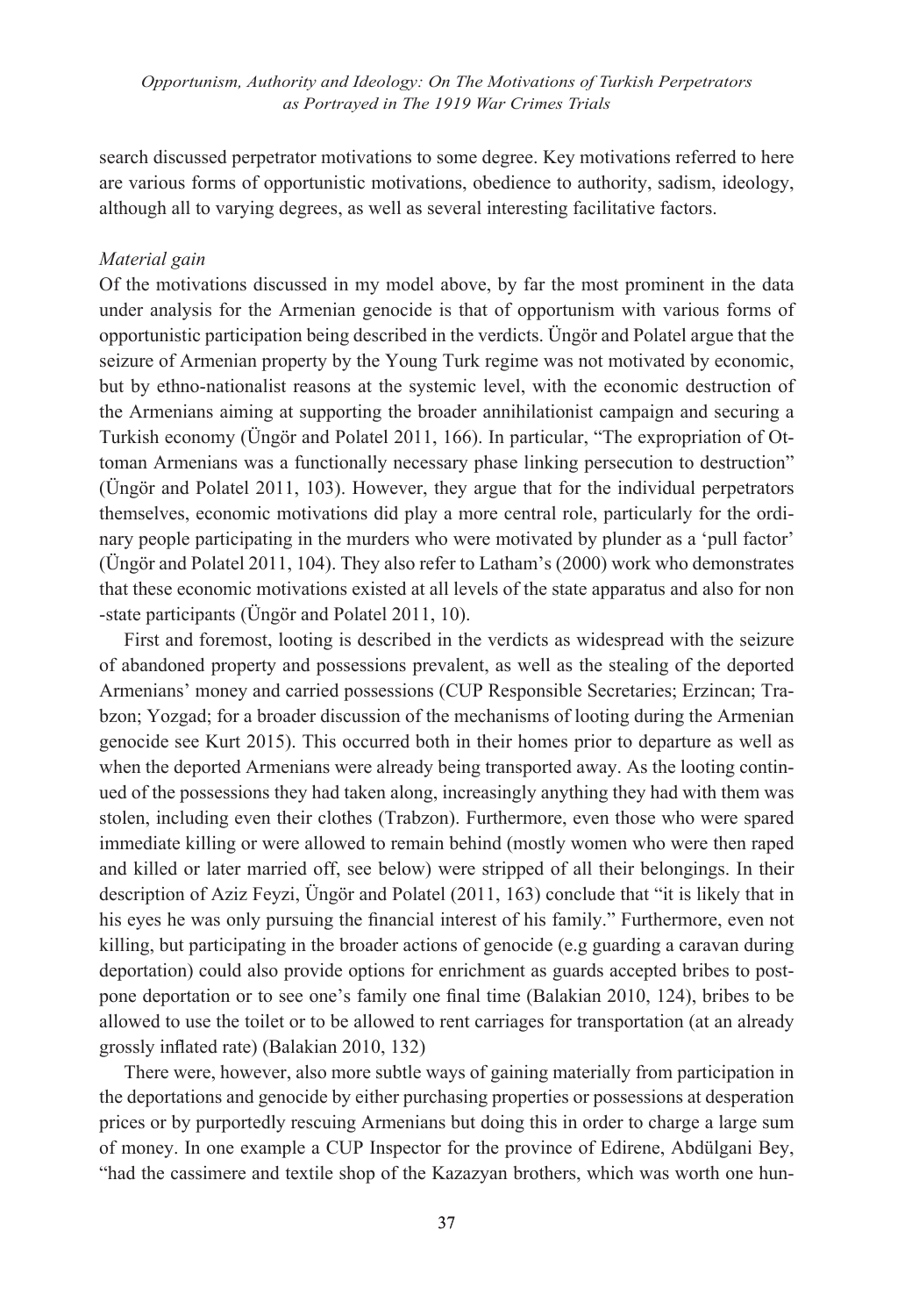dred thousand lira, given to his own son Hayrullah in exchange for one thousand lira, and he had the abandoned property [of the Armenian deportees] given to other followers at very low prices"(Dadrian and Akçam 2011, 319). This same Abdülgani Bey also took over the shares of two Armenian brothers in exchange for seeking an exemption for them through a special request to the governor-general (Dadrian and Akçam 2011, 319).

In another example, Mrs Sophie Tahmarzian, widow and daughter of Onik Mahokian, trader and shipping agent, reports of Mehmed Ali Bey, Director of Taxation in Trabzon, that "in order to further facilitate stealing of my trousseau and my husband's property he adopted me as his daughter. All my property and my deported husband's thus became his" (Yeghiayan 1991, 434). Here the perpetrator was even able to present himself in a positive light as a rescuer, while at the same time taking the entire property of Tahmarzian and her family. It was also common among Turkish soldiers, paramilitaries and police, accompanying the deportations to collect money daily from the deportees in order to protect them from groups of bandits or potential looters from whom the deportees expected their imminent murder, as has been testified to broadly in the survivor literature (see for example Dadrian 1945).

#### *Access to 'saved' Armenians as free labour*

By participating in the genocide, perpetrators were also able to gain access to various types of free labour. Primarily such labour was garnered from women and girls who were not sent along with the rest of the deportees, but separated out. In the Trabzon verdict, for instance, the plight of several Armenian women and girls is told. They were first collected in a hospital supposedly for their protection, however, in due course, the women were then passed on to perpetrators' households where they were used as slave labour or were married by the men (Trabzon). Not all 'saved' Armenian women who were given to members of the perpetrator group were forcibly married. Instead some were given into Muslim households as maids or slave labour. Here, again, perpetrators could benefit from participating by receiving unprecedented access to free labour for their households (Trabzon). Further, during the genocide some perpetrators took male deportees also as free labour to build clubhouses for members of the CUP or to work in the properties which had been stolen from the Armenian deportees (Dadrian and Akçam 2011, 315). Lastly, orphaned children were also sometimes converted to Islam and then accepted into Muslim families (Balakian 2010, 87).

#### *Forced marriages and rape*

Of those who were forcibly married to their new husbands, it is also reported that many of them were first obliged to convert to Islam (Yeghiayan 1991, 434), and were often also raped in order to prepare "them for absorption into Muslim households" (Bjørnlund 2009, 30). Rape of Armenian women was also common throughout the genocidal process and this was integral to the systemic attacks against the Armenian population (Bayburt; Trabzon; Bjørnlund 2009). These practices of rape gave male perpetrators an incentive to participate as they had unmitigated access to sexual activity and can "be seen as a result of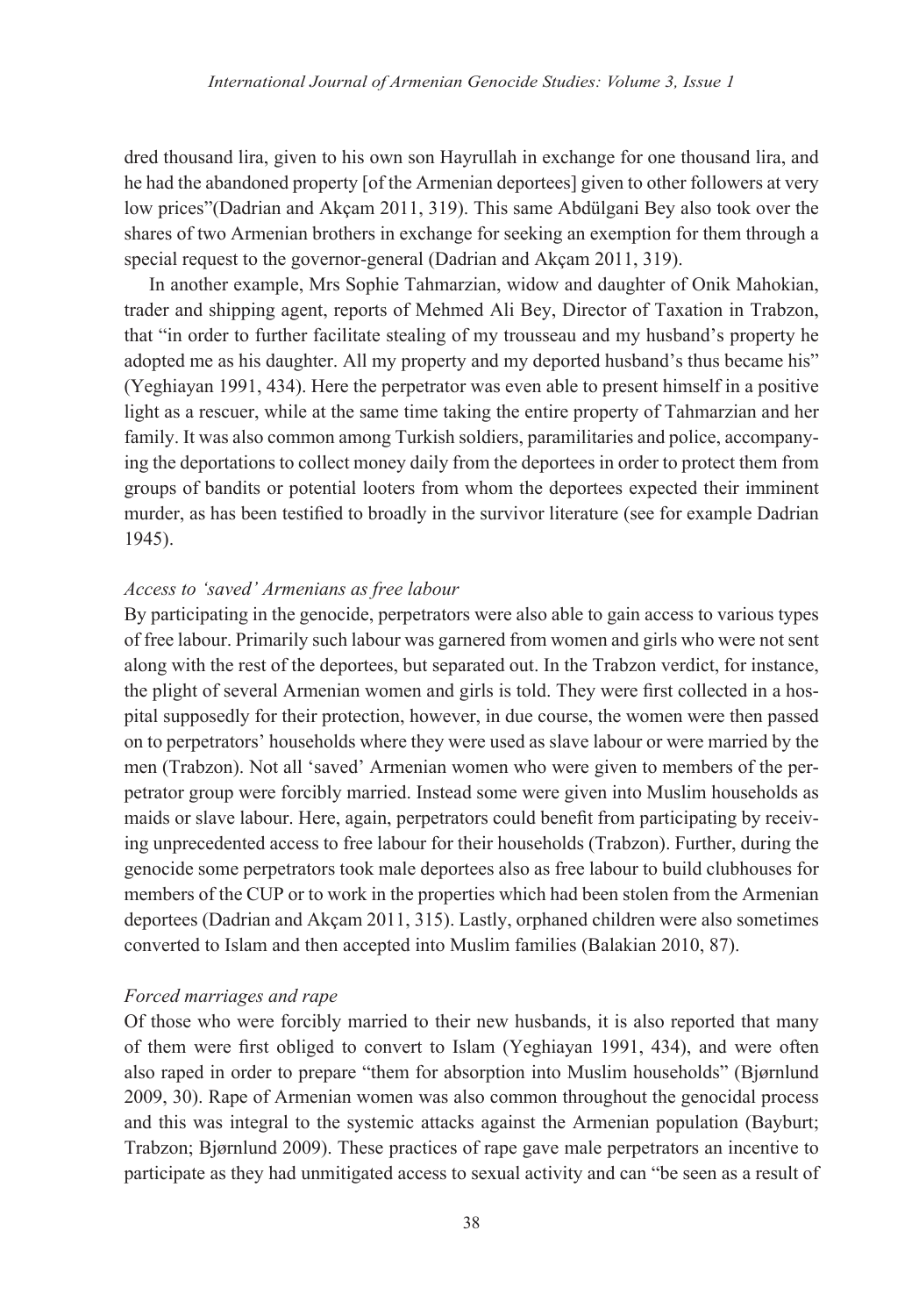a thoroughly brutalized environment that left room for local initiatives when it came to the methods of killing and humiliation, initiatives that satisfied individual needs, not only for self-gratification but also for variation" (Bjørnlund 2009, 29). At the individual level and beyond mere sexual desire, the raping allowed some men to gratify their sadistic or dominating needs and provide mutual recognition of masculinity (Bjørnlund 2009, 29). Theriault brings these perspectives together slightly differently:

"The pleasure of rape is not sexual, but rather is experienced as sexual because the perpetrator gets sexual pleasure from violent domination. Sexual enslavement of Armenian women and girls, including through coerced or forced marriages, allowed perpetrators a related avenue of dominion that could be extended out in time" (Theriault 2007, 30).10

#### *Freedom from prison*

A strong opportunistic motivation which can present itself to potential perpetrators is when they are currently in prison and are offered their freedom in exchange for their participation. There is significant evidence that this was a common recruitment strategy in the context of the Armenian Genocide. These former criminals were then trained for one week at the Ministry of War and then sent from the capital to the Caucuses as cadres of the 'Special Organization' (*Teskilat-i Mahsusa*) in order to implement the annihilation of the Armenian people (Altınay 1919, 23; quoted in Dadrian 1991, 121; see also Balakian 2010, 78).

#### *Demonstration of loyalty for career progression*

"During the period of the rule of the Committee for Union and Progress, […] all civil servants from the very lowest of rank to the directors of offices were appointed based upon no other qualification other than loyalty" (Dadrian and Akçam 2011, 307). In the build up to and during the Armenian genocide, local officials were systematically replaced by individuals more loyal to the CUP and its exterminatory plans (Dadrian and Akçam 2011, 307; see also Balakian 2010, 78, 109). Thus individuals who towed the line and positioned themselves strategically in favour of the deportations and the genocide could advance their career by receiving promotions. However, it is also plausible that those who had careerist ambition during this time were *already* dedicated to the cause for other reasons, thus not making this a motivation. Nonetheless, either way, participation was a possibility to signal loyalty to the new system and to establish one's authority over an area.

#### *Coercion*

Besides these opportunistic motivations though, there were also a host of further motivations. The power of coercion is indicated to varying degrees in different genocides, as

<sup>10.</sup> These perspectives which ascribe little erotic sexual pleasure to the act of rape have more problem explaining why, in most accounts of genocidal rape against Armenian women and girls, it is the prettiest ones who are sought out. If it were soley about domination, the looks of the girls would matter less than, for instance, their social status. Notwithstanding this addendum, the possibility to participate in rape certainly provided a motivation for some perpetrators.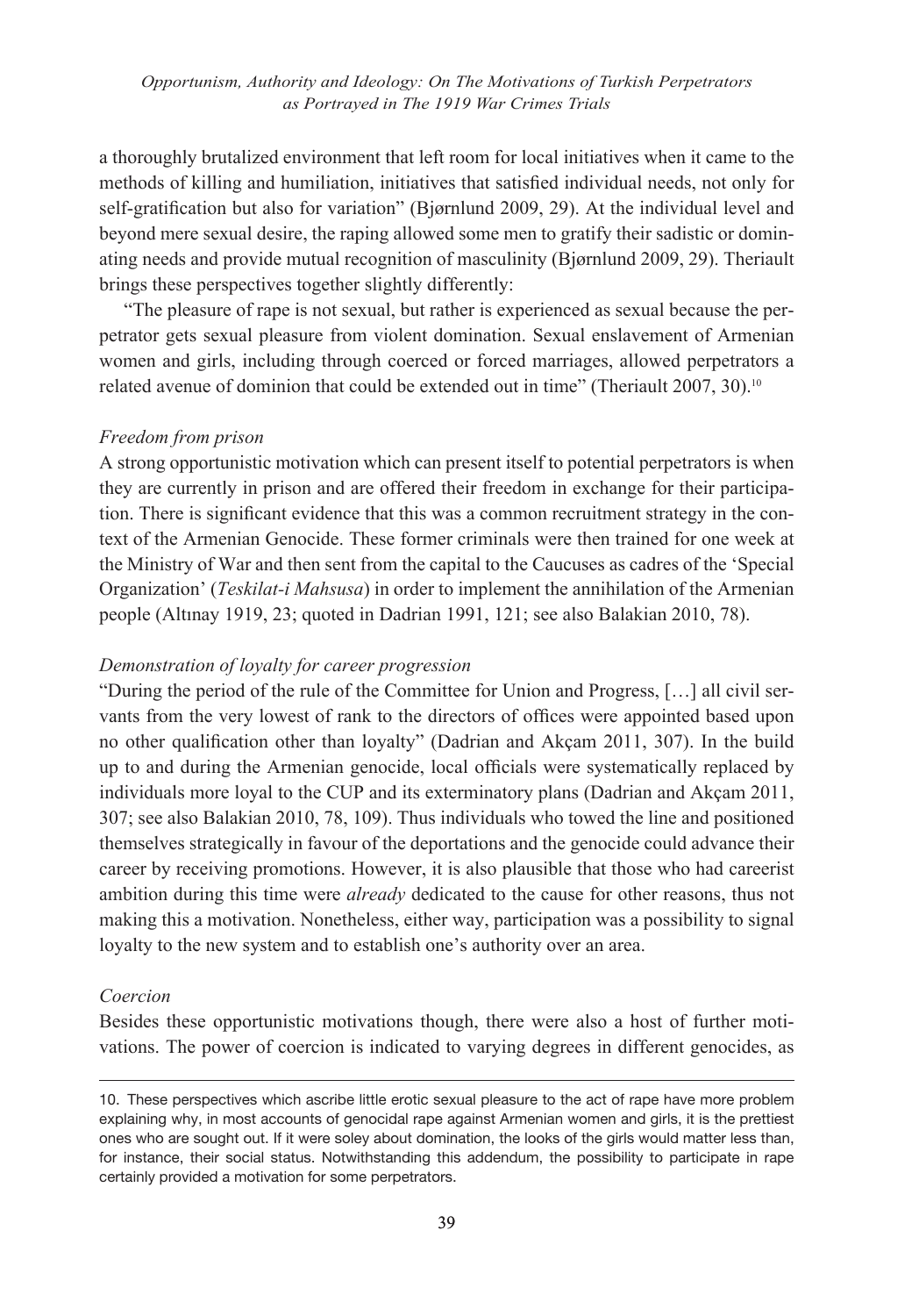described above. In the case of the Armenian genocide, the threat of coercion varied substantially depending on an individual's position. As Mann's (2005, 164) thorough review of secondary sources demonstrates, normal soldiers were shot if they refused to participate or even dared to help the Armenians, while officers in the army were unlikely to be killed for rejecting participation. This security predicament is also demonstrated by the low-level perpetrating individuals themselves, as testified by Atkinson (2000, 88; quoted in Bjørnlund 2009, 21) when discussing a Turkish policeman who participated in killing because he ostensibly believed he would otherwise be killed himself, a common excuse or stated motivation.

#### *Obedience to Authority*

Regarding the role of authority, many of the perpetrators were embedded in official state structures so that any orders they received came along traditional lines of authority used for all manner of legislation and its implementation, giving the genocidal policies fundamental legitimacy. However, the CUP party structure became ever more dominant throughout the Ottoman Empire, with party structures partially existing in parallel to its state counterparts. In this context, there are descriptions of individuals "without any official authority as supervisors over the officials and guards" (Dadrian and Akçam 2011, 291) taking charge. These people nevertheless managed to successfully assert their authority in these situations, gaining obedience from individual perpetrators to act in accordance with the genocidal policies. It is through the authority of the increasingly dominant CUP that these people even without official rank were able to enforce obedience to their orders (Trabzon; Yozgad).These processes were amplified as decrees were not precisely formulated to begin with, giving ample room for interpretation (Üngör and Polatel 2011, 104), thus strengthening the importance of authoritative interpretation and the resulting pressure to implement this.

Consequently, state officials became less willing or placed to intercede, For example, in the Trabzon trial the court noted that even members of state institutions such as the local police chief, Nuri Effendi, took a back seat and "made absolutely no attempt, either officially or unofficially, to prevent [such acts], even though he witnessed them with his very own eyes" (Dadrian and Akçam 2011, 296).

At the same time, these parallel authority structures made it possible for individuals to abdicate responsibility for their acts to the state structures. For instance, Besim Zuhti Bey, CUP Responsible Secretary of Brusa, says that "it was not within my authority to do anything, and so I cannot say anything whatsoever about it" (Yeghiayan 1990, 141). By referring to the 'Temporary Law of Deportation', individuals were also further able to displace the authority which would hold them accountable for their actions, rather than seeing them as just automatons implementing orders. Abdül Geni Bey, CUP Responsible Secretary of Edirne states in a cross-examination during his trial that "the deportations taking place were legally sanctioned. How could we have opposed laws established by the Government? […] How could we have interfered? There was the law; there was the gendarmerie.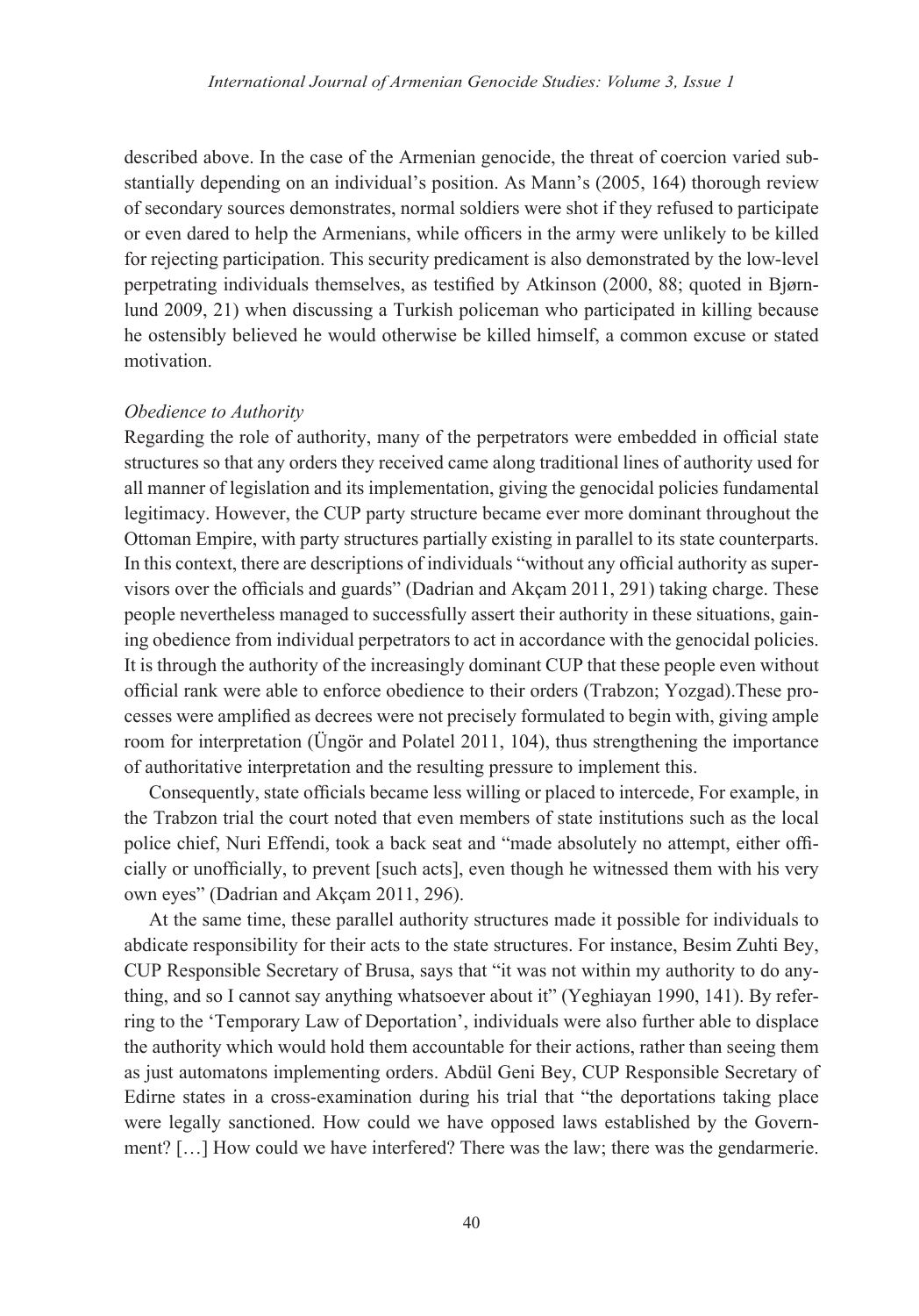[...] Could we have said to him, 'You are authorized' or 'You are not authorized' to do this work on the basis of the Law?" (Yeghiayan 1990, 127-128).

#### *Ideology*

Michael Mann (2005, 167) finds that "few Kurds and few rankers in any unit can have been ideological killers." While he posits that most perpetrators will have had little positive sentiment towards the comparatively privileged Armenians, he argues that for most people ideology did not play a key motivating part. There are certainly some actors who did have ideological motivation, for instance Kemal Bey in the Yozgad trial who displayed "feelings of revenge and of a personal vendetta [against the Armenians]" (Dadrian and Akçam 2011, 292). This form of revenge is not opportunistic in the sense that it is personal but instead ideological as it is against the whole Armenian people.

While motivating only some individuals, ideology more importantly created a framework of legitimacy within which it became acceptable for people to participate in the deportations, lootings and killings. Mann also concedes to the role of ideology that "these motives of retaliation and revenge helped still normal taboos against murdering helpless human beings" (Mann 2005, 167). This began with the dispossession of the Armenians which was clad in legality, and thus suggested a degree of legitimacy (Üngör and Polatel 2011, 58) and then continued with the legitimacy was given to the expulsion of the Armenians as it was framed as a deportation or relocation. Furthermore, nationalist narratives in which the danger posed by rebellious Armenian groups fed into people's perceptions of the necessity of their actions (see Göçek 2015, 225).

Also, the subjugated role of the non-Muslim Armenians within the Ottoman millet system and their unequal status which was legitimised within the doctrines of Islamic ideology (Dadrian 1995, 4-5) underlined this facilitative framework. Within this framework the discrimination and subsequent destruction was able to be framed as legitimate the Armenians could be portrayed as "antagonists" of the Muslims (Dadrian 1995, 125). Furthermore, at the local level, it was local religious authorities whose authority "played a pivotal role in motivating and legitimizing the massacres" (Dadrian 1995, 150; see also Balakian 2010, 146), giving religious absolution for these crimes and also underlining the state lines of authority discussed in the previous section. Through declaring the slaughter of the Armenians a religious war ('jihad'), it became legitimate to kill people as a normal act of war, as testified by a police captain (Balakian 2010, 146), even stylising it to a "sacred religious obligation" (Balakian 2010, 145).Hence, ideology functioned here in facilitating people's participation by removing moral inhibitions which individuals would have had and even creating a positive, religiously-legitimated reason to participate.

#### *Sadism*

While there are no direct reports of sadism in the trial verdicts, there are multiple references to how the newly instated people who came to perpetrate the genocide were "cruel inhumane individuals" (Dadrian and Akçam 2011, 307) and to the "atrocious and cruel"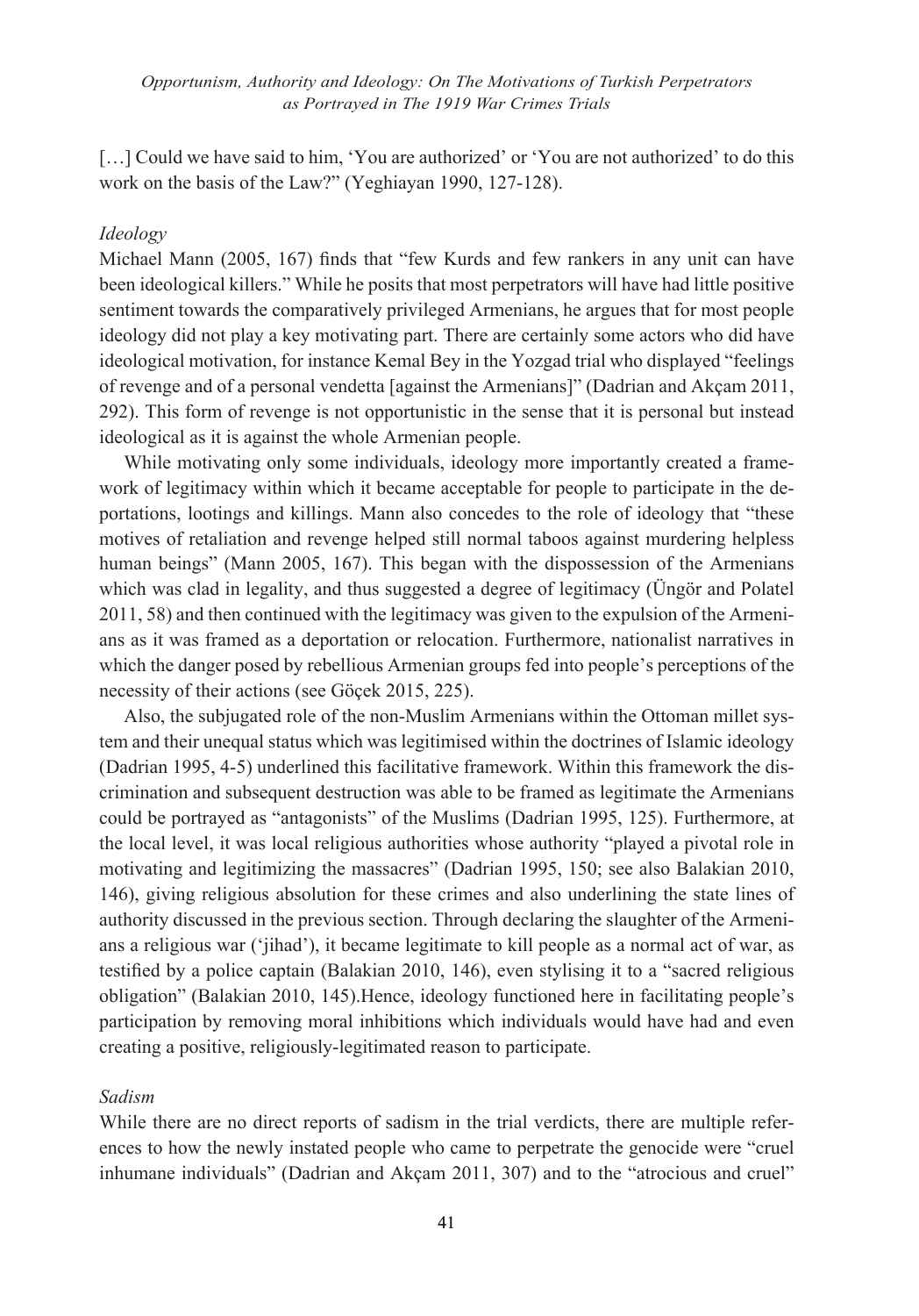(Dadrian and Akçam 2011, 294) manner of the killings. Furthermore, although survivor testimony is more susceptible to interpreting perpetrator motivations as vindictive and based on hatred – as explained in more detail above – the actual actions of the perpetrators can be gauged with a higher degree of veracity. The degree of gratuitous violence involved in the deportations and killings speaks to the presence of at least some sadistically motivated perpetrators within the group. If the perpetrators had only been motivated by opportunistic, coercive or obedient motivations, there would have been no necessity for gratuitous violence, no need to torture both physically and psychologically many of the victims before killing them.

### *Facilitative factors – group dynamics*

As detailed above in the discussion of authority, some state and CUP officials were able to remain in their positions without effectively and actively propelling the genocide forwards. However, this inaction in and of itself also had an effect on other perpetrators in their perception of the legitimacy of the crimes, because the inaction signals to others that the person is not registering moral inhibitions or their dissent towards the policy, thus inadvertently and implicitly legitimating it. This is epitomised in the trials of the Responsible Secretaries, when the president of the tribunal is quoted as having said to Dr. Mithad Bey: "It is maintained that in your region and in others, many vile acts took place. And since you did not undertake any measures, your indifference encouraged the initiators and gave them license to expand the scope of their cruel activities" (Yeghiayan 1990, 145).

#### *Facilitative factors – moral disengagement through distance*

In the Armenian genocide, the key facilitative factor which enabled moral disengagement was distance. While the deportations for the most part started through actions of local officials who were geographically as well as socially and possibly even emotionally closer to the victims, the actual killings nearly always occurred either outside the towns in arid areas and "out-of-the-way and concealed places" (Dadrian and Akçam 2011, 294), or at sea where people were thrown overboard (Trabzon). Furthermore, the killing groups were most often not made up of individuals who were from the same place as the victims as they had already been deported onwards (Altınay 1919, 23; quoted in Dadrian 1991, 121). Thus any possible emotional or social ties which could have inhibited people from killing were removed.

This distancing process began earlier even in the dispossession of the Armenians which was clad in legal veneer, which also allowed the involved bureaucrats to take on a specific role of loyal civil servant. This legalisation of the dispossession created a framework for the implementing individuals which "structured their daily work and provided an impersonal, administrative-bureaucratic mask to hide behind. [… Furthermore, it] relieved the conscience of the perpetrators by placing the ultimate responsibility with the central authorities" (Üngör and Polatel 2011, 58).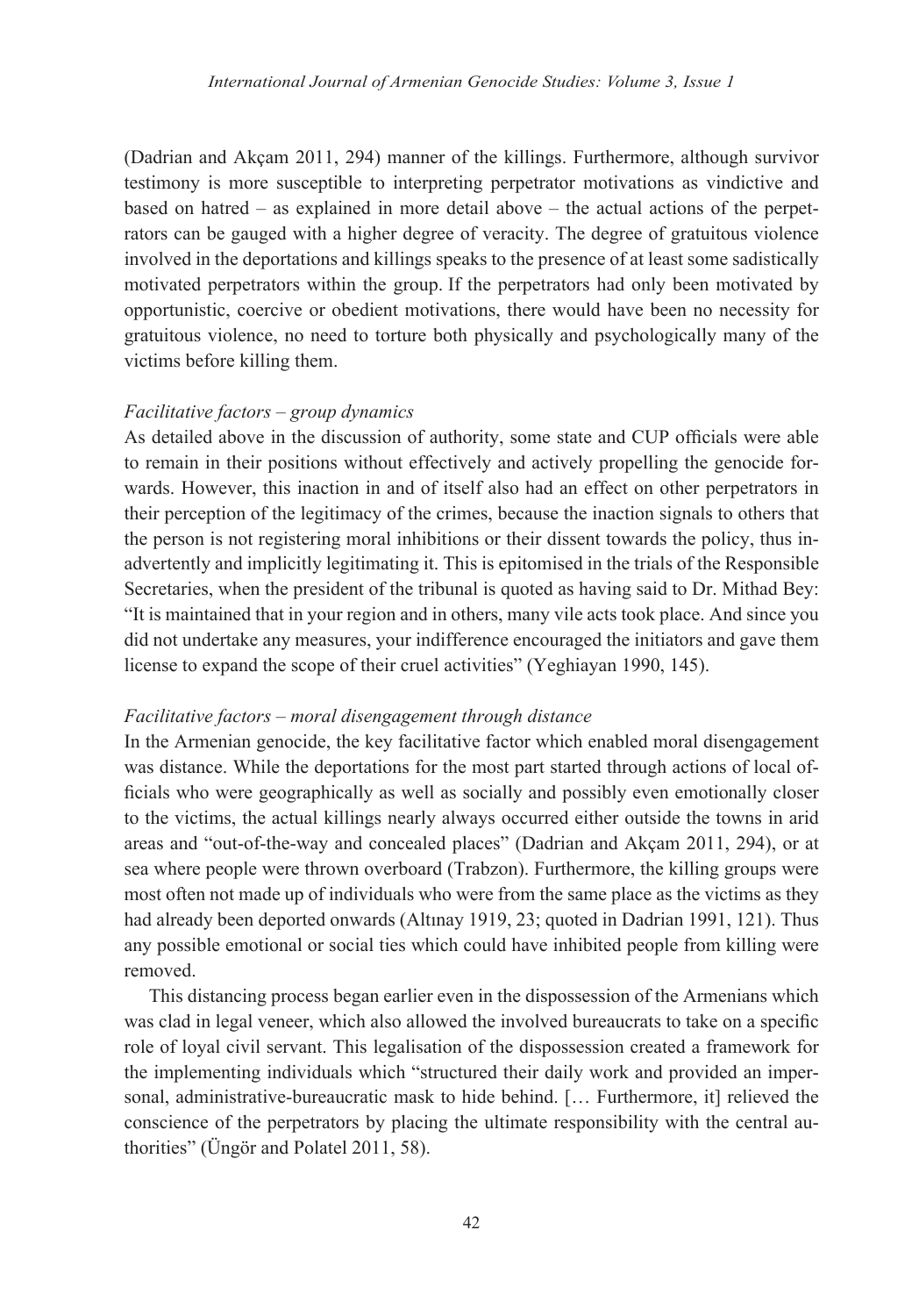#### *Facilitative factors – dehumanisation*

A further facilitative factor attested to broadly is the systematic dehumanisation of the Armenian population in the years before the genocide through state actors and media, which was augmented as a consequence of the early massacres of the Armenians and the deportations which reduced the humanity of their appearance and thus legitimised the bad treatment in the eyes of the perpetrators (Bjørnlund 2009, 22; see also Balakian 2010, 295). However, Theriault (2007, 30) convincingly argues against this omnipresent assumption of dehumanisation by demonstrating that many perpetrators actually attempted to maximise the suffering for the Armenian victims, which provided satisfaction precisely because of their status as humans. It is necessary for the human capacity for emotion and trauma of the Armenians to be "assumed by perpetrators in order for many forms of cruelty, such as raping of women and girls in front of husbands, siblings, or their children, to be considered meaningful" (Theriault 2007, 31). While Theriault does agree with the successive reduction of human features as cruelty mounted, he sees this gradual dehumanisation as a process in which enactment of cruelty which had the capacity to dehumanise was the foundation for the pleasure experienced by the perpetrators; he graphically phrases this as a process "through which genocide perpetrators consume the humanity of their targets by converting it into their own pleasure" (Theriault 2007, 31).

Other facilitative factors are also present in the Armenian genocide, such as the brutalisation of soldiers through standard training (see Riggs 1997, 127-128; quoted in Bjørnlund 2009, 21) which made it easier for them to participate in such horrific acts. Also, the use of sanitising language such as referring to massacres as 'cleansing' (Balakian 2010, 139) made it easier to frame the killing in a positive light. Other facilitative factors have already been alluded to above in the discussion of the motivations. First and foremost there are the moral legitimisation of the deportations and the genocide through tapping into narratives of revenge and resentment already palatable to many of the rural population. This was not the motivation for their participation but instead it provided the framework for legitimacy within which their actions could become perceived as good and just.

#### **Discussion**

How does the data analysed from the Armenian Genocide compare to the motivations and facilitative factors which have been unearthed for perpetrators of other genocides, as described in my previously developed model? Most importantly, it should be noted that there were an exceptional number of opportunistic motivations found for why people participated in the Armenian Genocide. These were all based on the idea that participating in the deportations and killing enabled people to reap the benefits of being a member of the perpetrator group. These benefits range from the receiving the opportunity to loot Armenian money, possessions and property for personal material gain, the possibility to rape or receive a forced bride, access to Armenians as free labour, or career progression (or the avoidance of demotion) for loyalty. Lastly, a key incentive was the opportunity for criminals to gain freedom from prison in exchange for their participation. This long list of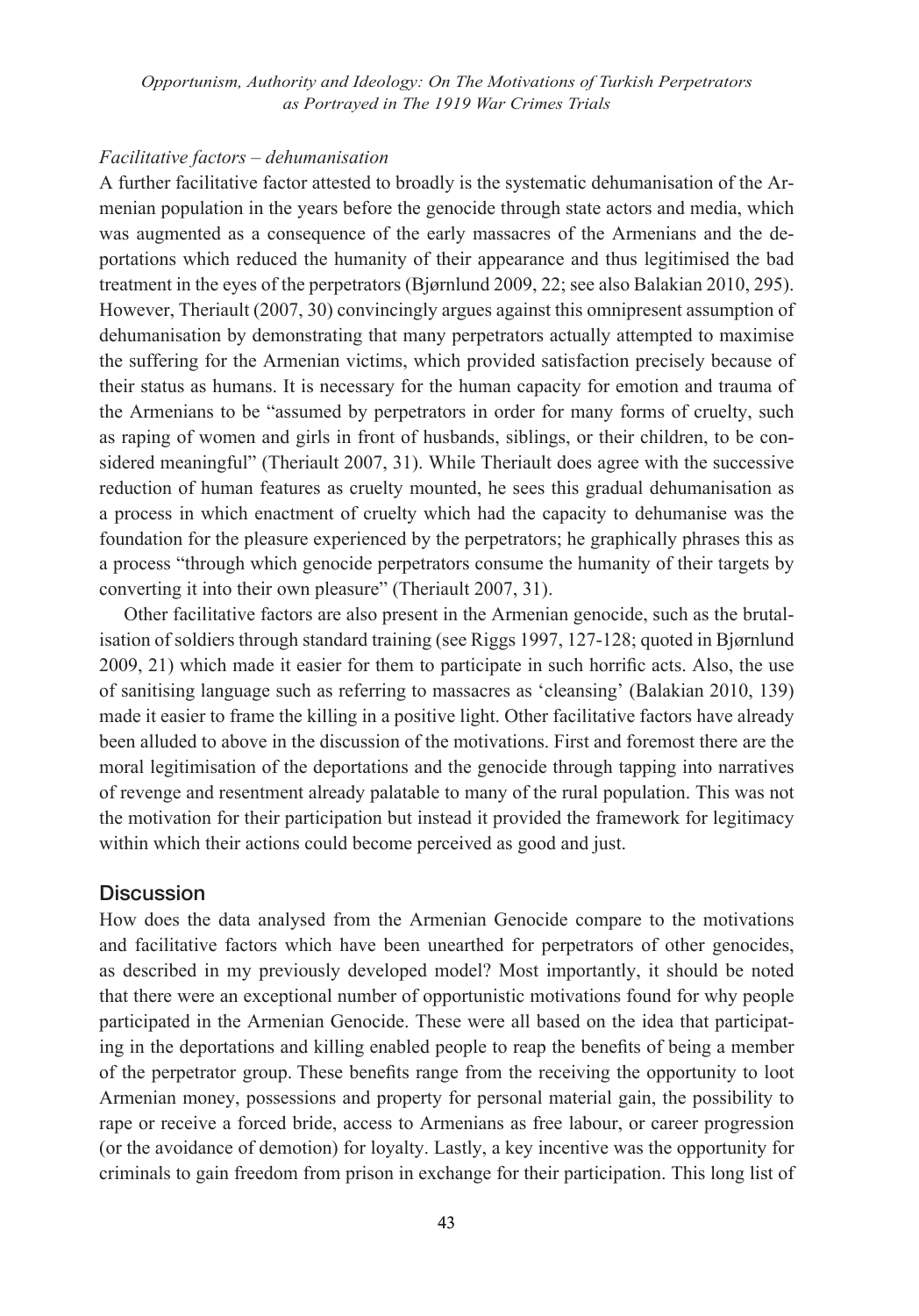opportunistic reasons certainly dominated the trial verdicts, as well as secondary source interpretations of why people participated.

Nonetheless, further motivations can be identified also. Referring to the in-group-focused motivations obedience to authority and coercion played a role, and the ambivalent nature of authority is particularly interesting in this context. However, there was little evidence of horizontal social influence in the form of peer pressure or conformity, as was important especially in the Rwandan genocide (Fujii 2009).

Next, out-group-focused motivations were primarily located in the realm of ideology, which played a role as a motivation for some, and provided a legitimacy framework for most, particularly drawing on the subjugating categorisations of the millet system, the ideas of an Islamic jihad and Turkish nationalism.

Regarding intrinsic motivations, the primary motivation of opportunism has already been mentioned, but this was also complemented by evidence of sadism. No specific data indicated the motivational power of genocidal roles, status or the thrill and excitement of participation. Further, regarding facilitative factors, particularly ideology as a legitimating factor, distance as morally disengaging and group dynamics were shown to have made individuals' participation easier.

Altogether, participation in the Armenian Genocide appears to have significant similarities to other cases, albeit with its own idiosyncrasies. While the motivations certainly have slightly different manifestations in this case to in other cases, they also appear to be quite comparable with other cases. The prevalence of opportunistic motivations which interact with a framework of legitimacy created by religious and state authorities shows how easy it can be to motivate ordinary people to become perpetrators of genocide, and this is an important lesson to heed in thinking about avoiding genocidal violence in the future. As and when new and better primary sources emerge it would be important to continue this systematic investigation of perpetrator motivations in the Armenian genocide in an attempt to find out whether certain motivations occur more frequently than others, whether more often in combination with certain others, as well as how these perpetrators themselves perceived their motivations at the time and since. This paper here has not been able to provide a final answer on these issues but has attempted to bring together the work done so far on perpetrator motivations and look at it through the perspective of a model to judge the comparability of perpetrators in the Armenian genocide to other cases. While this comparability is certainly given, much work still remains to be done, both in understanding the perpetrators and their motivations, as well as deriving lessons to be learned for the future from these.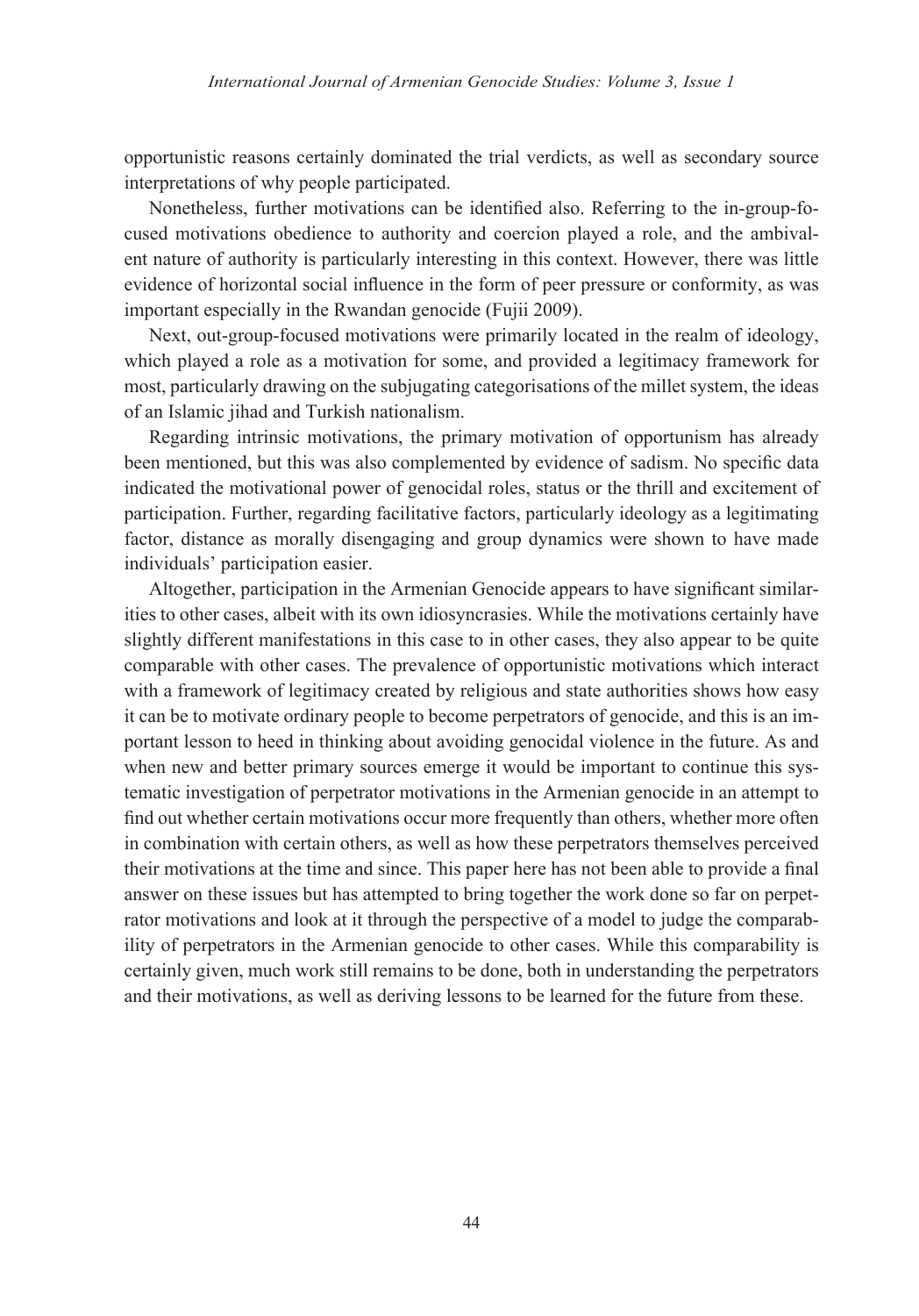## **References**

- Adler, Reva N., Cyanne E. Loyle, and Judith Globerman. 2007. "A Calamity in the Neighborhood: Women's Participation in the Rwandan Genocide." *Genocide Studies and Prevention* no. 2 (3):209-234.
- Akçam, Taner. 2006. *A Shameful Act. The Armenian Genocide and the Question of Turkish Responsibility*. Translated from the Turkish by Paul Bessemer. New York: Metropolitan Books.
- Alamuddin, Ida. 1970. *Papa Kuenzler & The Armenians*. London: Heinemann.
- Altınay, Refik Ahmed. 1919. *Iki komite, iki kıtal (Two committees, two massacres)*. Istanbul: Orhaniye. Alvarez, Alex. 2001. *Governments, Citizens, and Genocide: A Comparative and Interdisciplinary Approach*. Bloomington: Indiana University Press.
- Anush, Armen. 2007. *Passage through Hell. A Memoir. The Odyssey of a Genocide Survivor*. Translated from the Armenian by Ishkhan Jinbashian, *Genocide Library Volume 1*. Studio City, CA: H. and K. Manjikian Publications.
- Asch, Solomon. 1963. "Effects of Group Pressure Upon the Modification and Distortion of Judgments." In *Groups, Leadership and Men. Research in Human Relations*, edited by Harold Guetzkow, 177-190. New York: Russell and Russell.
- Atkinson, Tacy. 2000.*'The German, the Turk and the Devil Made a Triple Alliance': Harpoot Diaries, 1908-1917*. Princeton: Princeton University Press.
- Aved, Thomas G. 1979. *Toomas. The Little Armenian Boy: Childhood Reminiscence of Turkish-Armenia*. Fresno, CA: Pioneer Publishing.
- Balakian, Grigoris. 2010. Armenian Golgotha. New York: Vintage.
- Bandura, Albert. 1999. "Moral Disengagement in the Perpetration of Inhumanities." *Personality and Social Psychology Review* no. 3 (3):193-209.
- Barooshian, Stephen M. 1976. *My Story*. New York: Vantage Press.
- Bauman, Zygmunt. 1989. *Modernity and the Holocaust*. Cambridge: Polity Press.
- Baumeister, Roy. 2002. "The Holocaust and the Four Roots of Evil." In *Understanding Genocide. The Social Psychology of the Holocaust*, edited by Leonard Newman and Ralph Erber, 241-258. Oxford: Oxford University Press.
- Baumeister, Roy, and Keith Campbell. 1999. "The Intrinsic Appeal of Evil: Sadism, Sensational Thrills, and Threatened Egotism." *Personality and Social Psychology Review* no. 3 (3):210-221.
- Bjørnlund, Matthias. 2009. "'A Fate Worse than Dying': Sexual Violence during the Armenian Genocide." in Dagmar Herzog. *Brutality and Desire: War and Sexuality in Europe's Twentieth Century*. New York: Palgrave MacMillan: 16-58.
- Brannigan, Augustine. 2013. *Beyond the Banality of Evil. Crimonology and Genocide*. Oxford: Oxford University Press.
- Browder, George. 2003. "Review Essay: Perpetrator Character and Motivation: An Emerging Consensus?" *Holocaust and Genocide Studies* no. 17 (9):480-497.
- Browning, Christopher 2001 [1994]. *Ordinary Men: Reserve Police Battalion 101 and the Final Solution in Poland*. First British edition ed. New York: Harper Collins.
- Burger, Jerry M. 2009. "Replicating Milgram. Would People Still Obey Today?" *American Psychologist* no. 64 (1):1-11.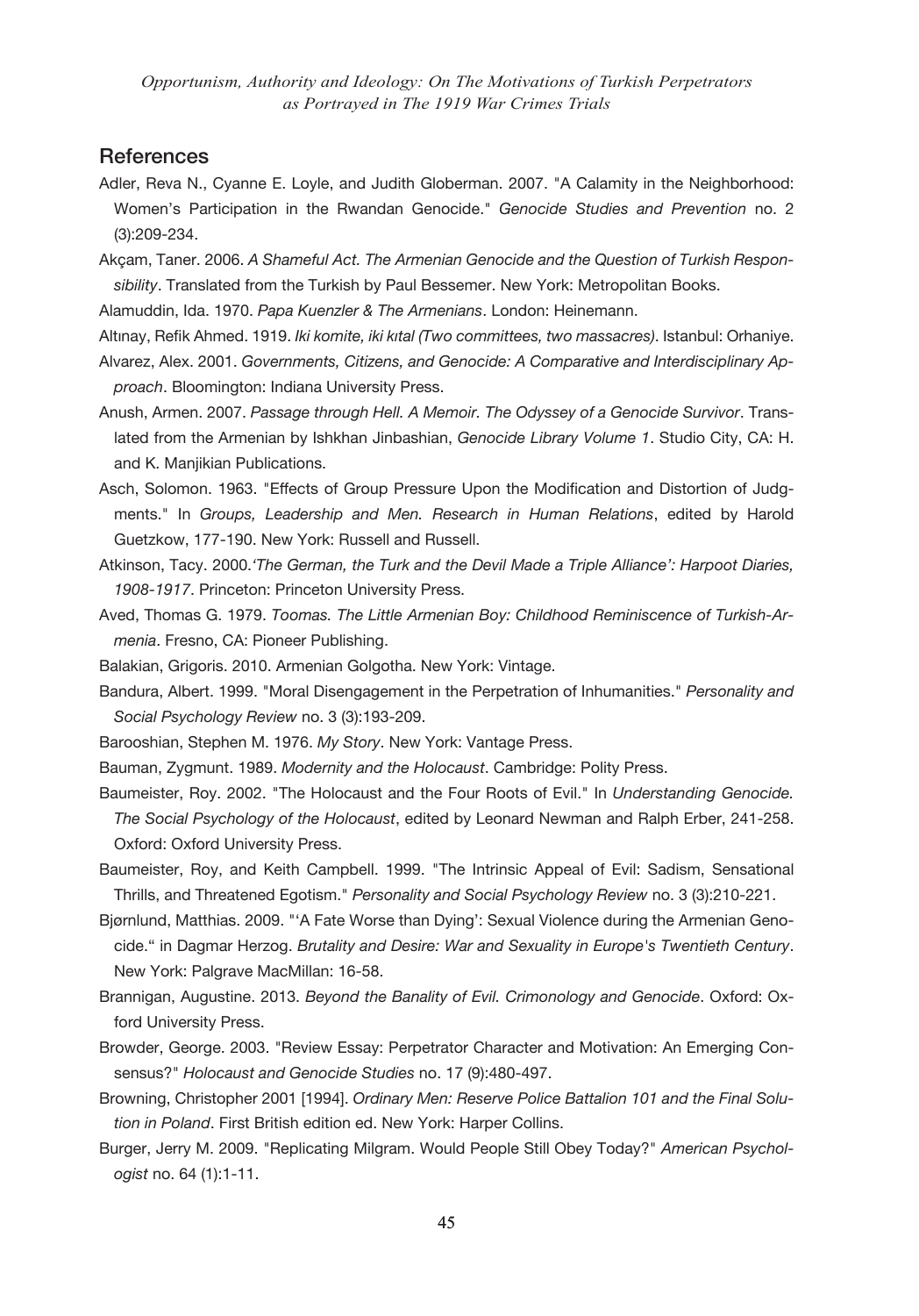- Chirot, Daniel, and Clark McCauley. 2006. *Why Not Kill Them All? The Logic and Prevention of Mass Political Murder*. Princeton: Princeton University Press.
- Clark, Janine Natalya. 2009. "Genocide, War Crimes and the Conflict in Bosnia: Understanding the Perpetrators." *Journal of Genocide Research* no. 11 (4):421-445.

CUP Responsible Secretaries, and Delegates.

- Dadrian, Vahakn N. 1991. "Documentation of the Armenian Genocide in Turkish Sources." In *Genocide: A Critical Bibliographic Review*, edited by Israel W. Charny. London: Mansell Publishing.
- ———. 1993. ""The Secret Young-Turk Ittihadist Conference and the Decision for the World War I Genocide of the Armenians."." *Holocaust and Genocide Studies* no. 7 (2):173-201.
- ———. 1995. *The History of the Armenian Genocide. Ethnic Conflict from the Balkans to Anatolia to the Caucasus*. Providence: Berghahn Books.
- ———. 1996. *German Responsibility in the Armenian Genocide. A Review of the Historical Evidence of German Complicity*. Cambridge, MA: Blue Crane Books.
- ———. 1999. *Warrant for Genocide. Key Elements of Turko-Armenian Conflict*. New Brunswick/ London: Transaction Publishers.
- Dadrian, Vahakn N., and Taner Akçam. 2011. *Judgment at Istanbul. The Armenian Genocide Trials*. First English editon, original edition published in Turkish (2011) ed. New York: Berghahn Books.
- Dadrian, Vahram. 1945. *To the Desert (Pages from My Diary)*. New York: Gochnag Printing.
- Davis, Leslie A. 1989. *The Slaughterhouse Province. An American Diplomat's Report on the Armenian Genocide, 1915-1917*. New Rochelle: Aristide D.Caratzas Publisher.
- Der-Garabedian, Hagop S. 2004. *Jail to Jail. Autobiography of a Survivor of the 1915 Armenian Genocide*. Translated by Aghop H. Der-Karabetian. New York: iUniverse.
- Derderian, Shahen. 2008. *Death March. An Armenian Survivor's Memoir of the Genocide of 1915*. Translated from the Armenian by Ishkhan Jinbashian, *Genocide Library Volume 3*. Studio City, CA: H. and K. Manjikian Publications.
- Du Preez, Peter. 1994. *Genocide: The Psychology of Mass Murder*. London: Bowerdean.
- Eisner, Manuel. 2009. "The Uses of Violence: An Examination of Some Cross-Cutting Issues." *International Journal of Conflict and Violence* no. 3 (1):40-59.
- Fein, Helen. 1990. "Genocide: A Sociological Perspective." *Current Sociology* no. 38 (1):32-91.
- Fletcher, Luke. 2007. "Turning Interahamwe: Individual and Community Choices in the Rwandan Genocide." *Journal of Genocide Research* no. 9 (1):25-48.
- Fujii, Ann Lee. 2009. *Killing Neighbours: Networks of Violence in Rwanda*. Ithaca: Cornell University Press.
- Garougian, Varteres Mikael. 2005. *Destiny of the Dzidzernag. Autobiography of Varteres Mikael Garougian*. Princeton/London: Gomidas.
- Goldhagen, Daniel. 1996. *Hitler's Willing Executioners. Ordinary Germans and the Holocaust*. London: Abacus.
- Gourevitch, Philip. 1998. *We Wish to Inform you that Tomorrow We Will be Killed with Our Families*. London: Picador.
- Grigoryan, Hasmik. 2015a. "Behavioral Expressions of Perpetrators in the Ottoman Empire during the Massacres and Genocide against the Armenians: Sexual Violence " *Unpublished manuscript*.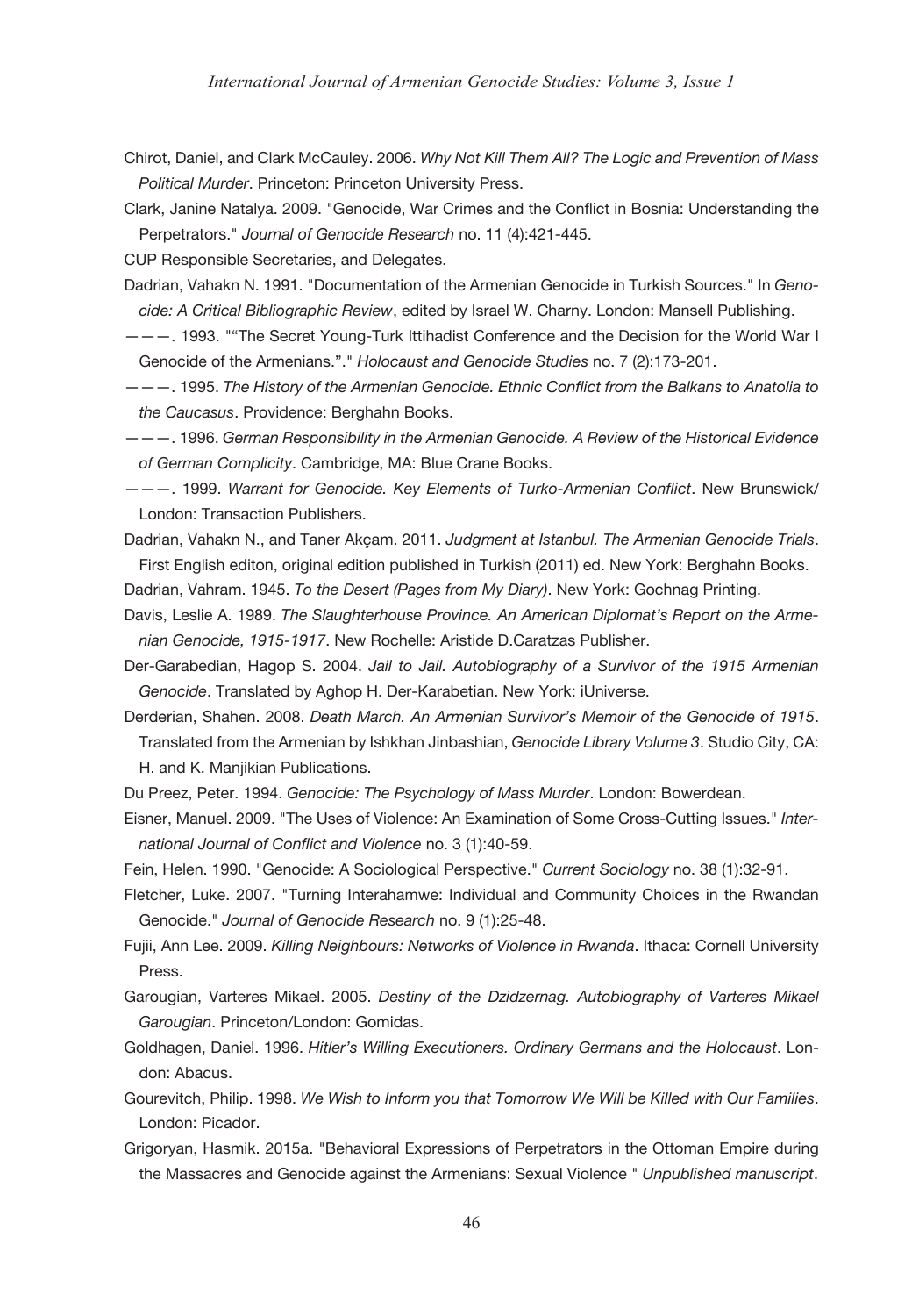- ———. 2015b. The Ordinary Executors of the Armenian Genocide: Functional Peculiarities of Perpetrator Children's' Participation. In *International Associaton of Genocide Scholars Biennial Conference*. Yerevan, Armenia.
- Gross, Jan T. 2003. *Neighbours. The Destruction of the Jewish Community in Jedwabne, Poland, 1941*. London: Arrow.

Grossmann, Dave. 2004. "Eine Anatomie des Tötens." In *Massenhaftes Töten. Kriege und Genozide im 20. Jahrhundert*, edited by Peter Gleichmann and Thomas Kühne, 55-104. Essen: Klartext.

Hamamdjian, Vahan H. 2004. *Vahan's Triumph. Autobiography of an Adolescent Survivor of the Armenian Genocide*. Translated by Aghop Der-Karabedtian. Lincoln: iUniverse.

Harff, Barbara. 2003. "No Lessons Learned from the Holocaust? Assessing Risks of Genocide and Political Mass Murder since 1955." *American Political Science Review* no. 97 (1):57-73.

Hartunian, Abraham H. 1999 [1968]. *An Odyssey of Fait:. Neither to Laugh nor to Weep: A Memoir of the Armenian Genocide*. 3rd edition ed. Belmont, MA: Armenian Heritage Press.

Hatzfeld, Jean. 2004. *Zeit der Macheten: Gespräche mit den Tätern des Völkermordes in Ruanda*. Translated by Karl-Udo Bigott. Gießen: Haland & Wirth. Original edition, 2003.

Hedström, Peter, and Lars Udehn. 2009. "Analytical Sociology and Theories of the Middle Range." In *The Oxford Handbook of Analytical Sociology*, edited by Peter Hedström and Peter Bearman, 25-47. Oxford: Oxford University Press.

- Hinton, Alex Laban. 2005. *Why Did They Kill? Cambodia in the Shadow of Genocide*. Berkeley: University of California Press.
- Hinton, Alexander Laban. 2004. "Why Did You Kill? The Cambodian Genocide and the Dark Side of Face and Honor." In *Violence in War and Peace. An Anthology*, edited by Nancy Scheper-Hughes and Philippe Bourgois, 157-168. Malden: Blackwell.
- Hogg, Nicole. 2010. "Women's Participation in the Rwandan Genocide: Mothers or Monsters?" *International Review of the Red Cross* no. 92 (877):69-102.
- Hughes, R. I. G. 1990. "The Bohr Atom, Models, and Realism." *Philosophical Topics*no. 18 (2): 71- 84.
- Jacobsen, Maria. 2001. *Diaries of a Danish Missionary Harpoot, 1907-1919*. Tranlated by Kristen Vind. Princeton: Gomidas Institute Books.
- Jafferian, Serpoohi Christine. 1993. *Winds of Destiny. An Immigrant Girl's Odyssey*. Belmont, MA: Armenian Heritage Press.
- Jäger, Herbert. 1982 [1967]. *Verbrechen unter totalitärer Herrschaft. Studien zur nationalsozialistischen Gewaltkriminalität*. Frankfurt am Main: Suhrkamp.

Jensen, Olaf, and Claus-Christian Szejnmann. 2008. *Ordinary People as Mass Murderers: Perpetrators in Comparative Perspective.* Basingstoke: Palgrave Macmillan.

- Jones, M. 2005. "Idealization and Abstraction: A Framework." In *Correcting the model: Idealization and abstraction in the sciences*, edited by M. Jones and N. Cartwright, 173-218. Amsterdam: Rodopi.
- Katz, Jack. 1988. *Seductions of Crime. Moral and Sensual Attractions in Doing Evil*. New York: Basic Books.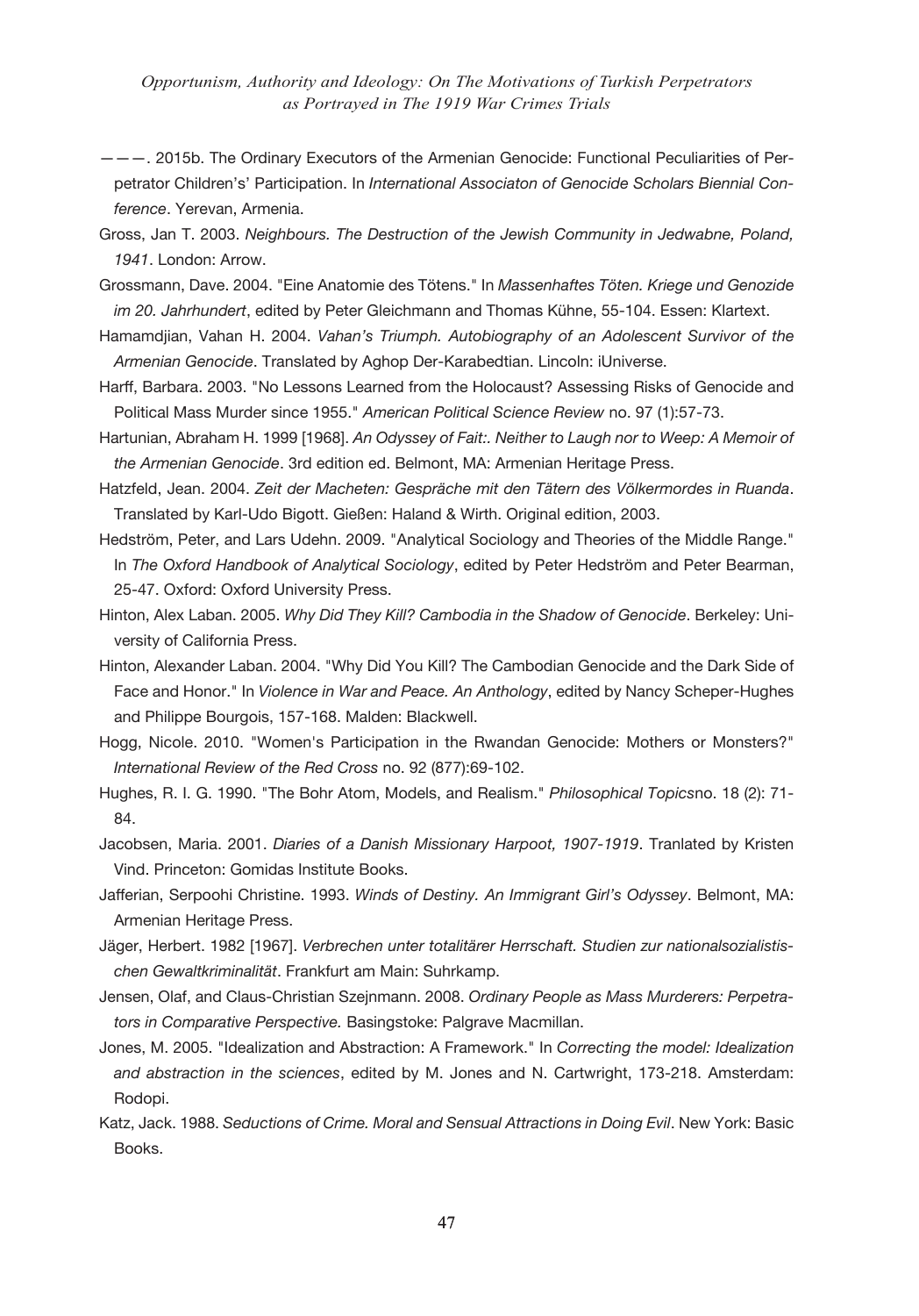- Ketchian, Bertha Nakshian. 1988. *In the Shadow of the Fortress. The Genocide Remembered*, *The Zoryan Institute Survivors' Memoires Number 1*. Cambridge, MA: Zoryan Institute for Contemporary Armenian Research and Documentation.
- Kévorkian, Raymond. 2011. *The Armenian Genocide. A Complete History*. London/New York: I.B. Tauris.
- Kharpetian, Theodore D. 2003. *Hagop: An Armenian Genocide Survivor's Journey to Freedom*. Belmont, MA: Armenian Heritage Press.
- Kurt, Ümit. 2015. "Legal and Official Plunder of Armenian and Jewish Properties in Comparative Perspective: the Armenian Genocide and the Holocaust." *Journal of Genocide Research* no. 17 (3):305-326.
- Latham, Michelle G. 2000. *Economic Motives for Total Genocide: A Comparison of the Armenian, the Holocaust and Rwandan Genocides.* Unpublished MA thesis, Boston College, Department of Political Science.
- Leader Maynard, Jonathon. 2014. "Rethinking the Role of Ideology in Mass Atrocities." *Terrorism and Political Violence* no. 26 (5):821-841.
- Lieberman, Ben. 2006. "Nationalist Narratives, Violence between Neighbours and Ethnic Cleansing in Bosnia-Hercegovina: A Case of Cognitive Dissonance?" *Journal of Genocide Research* no. 8 (3):295-309.
- Lifton, Robert Jay. 2000 [1986]. *The Nazi Doctors. Medical Killing and the Psychology of Genocide*. New York: Basic Books.
- Lower, Wendy. 2013. *Hitler's Furies. German Women in the Nazi Killing Fields*. Boston: Houghton Mifflin Harcourt.
- Mamdani, Mahmood. 2001. *When Victims Become Killers. Colonialism, Nativism and the Genocide in Rwanda*. Princeton: Princeton University Press.
- Mann, Michael. 2000. "Were the Perpetrators of Genocide 'Ordinary Men' or 'Real Nazis'? Results from Fifteen Hundred Biographies." *Holocaust and Genocide Studies* no. 14 (3):331-366.
- ———. 2005. *The Dark Side of Democracy: Explaining Ethnic Cleansing*. Cambridge: Cambridge University Press.
- McCauley, Clark. 2002. "Psychological Foundations." In *Will Genocide Ever End*, edited by Carol Rittner, John K. Roth and James M. Smith. St. Paul: Paragon House.
- McDoom, Omar. 2008. *The Micro-Politics of Mass Violence. Authority, Security, and Opportunity in Rwanda's Genocide*, London School of Economics and Political Science, London.
- ———. 2013a. "Antisocial Capital: A Profile of Rwandan Genocide Perpetrators' Social Networks." *Journal of Conflict Resolution* no. 58 (5):865-893.
- ———. 2013b. "Who killed in Rwanda's genocide? Micro-space, Social Influence and Individual Participation in Intergroup Violence." *Journal of Peace Research* no. 50 (4):453-467.
- McMullin, E. 1985. "Galilian Idealization." *Studies in History and Philosophy of Science* no. 16(3): 247-273.
- Meyer, Holger. 2009. *Über das Töten in Genoziden*. Marburg: Tectum.
- Milgram, Stanley. 1963. "Behavioral Study of Obedience." *Journal of Abnormal and Social Psychology* no. 67 (4):371-378.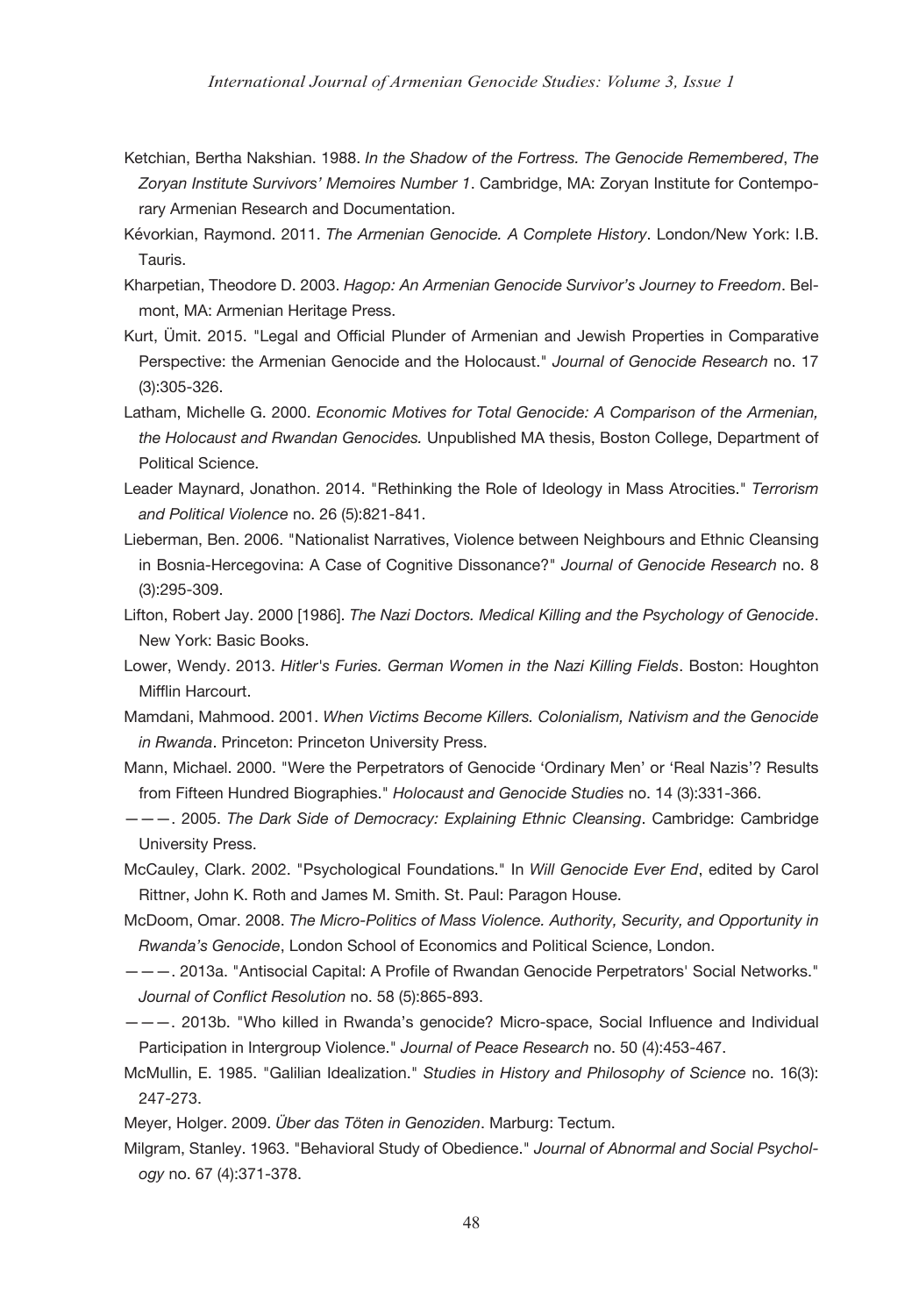———. 1975. *Obedience to Authority: An Experimental View*. New York: Harper & Row.

Morgenthau, Henry. 2000 [1918]. *Ambassador Morgenthau's Story*. Ann Arbor: Gomidas Institute. Mueller, John. 2000. "The Banality of Ethnic War." *International Security* no. 25 (2):42-70.

- National Archives of Armenia. 2013. *The Armenian Genocide by Ottoman Turkey. 1915. Testimonies of Survivors. Collection of Documents*. Yerevan: Zangak Publishing House.
- Neilsen, Rhiannon S. 2015. "Toxification as a More Precise Early Warning Sign for Genocide than Dehumanisation? An Emerging Research Agenda." *Genocide Studies and Prevention* no. 9 (1):83-95.
- Neitzel, Sönke, and Harald Welzer. 2011. *Soldaten. Protokolle vom Kämpfen, Töten und Sterben*. Frankfurt am Main: S. Fischer.
- Newman, Leonard. 2002. "What Is a 'Social-Psychological Account of Perpetrator Behaviour? The Person Versus the Situation in Goldhagen's Hitler's Willing Executioners." In *Understanding Genocide. The Social Psychology of the Holocaust*, edited by Leonard Newman and Ralph Erber, 43-67. Oxford: Oxford University Press.
- ———. 2006. "Beyond Situationism. The Social Psychology of Genocide and Mass Killing." In *NS-Täter aus interdisziplinärer Perspektive*, edited by Helgard Kramer, 107-119. München: Martin Meidenbauer.
- Niepage, Martin. 1975 [1917]. *The Horrors of Aleppo. Seen by a German Eyewitness*. London: T. Fisher Unwin.
- Odian, Yervant. 2009. *Accursed Years: My Exile and Return from Der Zor, 1914-1919*. Translated from the Armenian by Ara Stepan Melkonian. London: Gomidas Institute.
- Orth, Karin. 2002. "Experten des Terrors. Die Konzentrationslager-SS und die Shoah." In *Die Täter der Shoah. Fanatische Nationalsozialisten oder ganz normale Deutsche?*, edited by Paul Gerhard, 93-108. Göttingen: Wallstein.
- Papazian, Souren A. 2000. *A Survivor's Odyssey*. Yerevan: Amaras.
- Petersen, Roger. 2002. *Understanding Ethnic Violence. Fear, Hatred, and Resentment in Twentieth-Century Eastern Europe*. Cambridge: Cambridge University Press.
- Psillos, S. 2011. "Living with the Abstract: Realism and Models." *Synthese* no. 180 (1): 3-17.
- Rights, African. 1995. Rwanda. Not So Innocent. When Women Become Killers. London: African Rights.
- Riggs, Henry. 1997.*Days of Tragedy in Armenia: Personal Experiences in Harpoot 1915-1917.* Ann Arbor: Gomidas.
- Rozin, Paul, Jonathon Haidt, and Clark McCauley. 2000. "Disgust." In *Handbook of Emotions*, edited by Michael Lewis and Jeannette Haviland-Jones, 637-653. New York: Guildford Press.
- Sarti, Wendy Adele-Marie. 2011. *Women and Nazis: Perpetrators of Genocide and Other Crimes during Hitler's Regime, 1933-1945*. Bethseda: Academica Press.
- Semelin, Jacques. 2005. *Purify and Destroy. The Political Uses of Massacre and Genocide*. Translated by Cynthia Schoch. New York: Columbia University Press. Original edition, French.
- Sereny, Gitta. 1977 [1974]. *Into that Darkness. 'the mind of a mass murderer'*. London: Picador.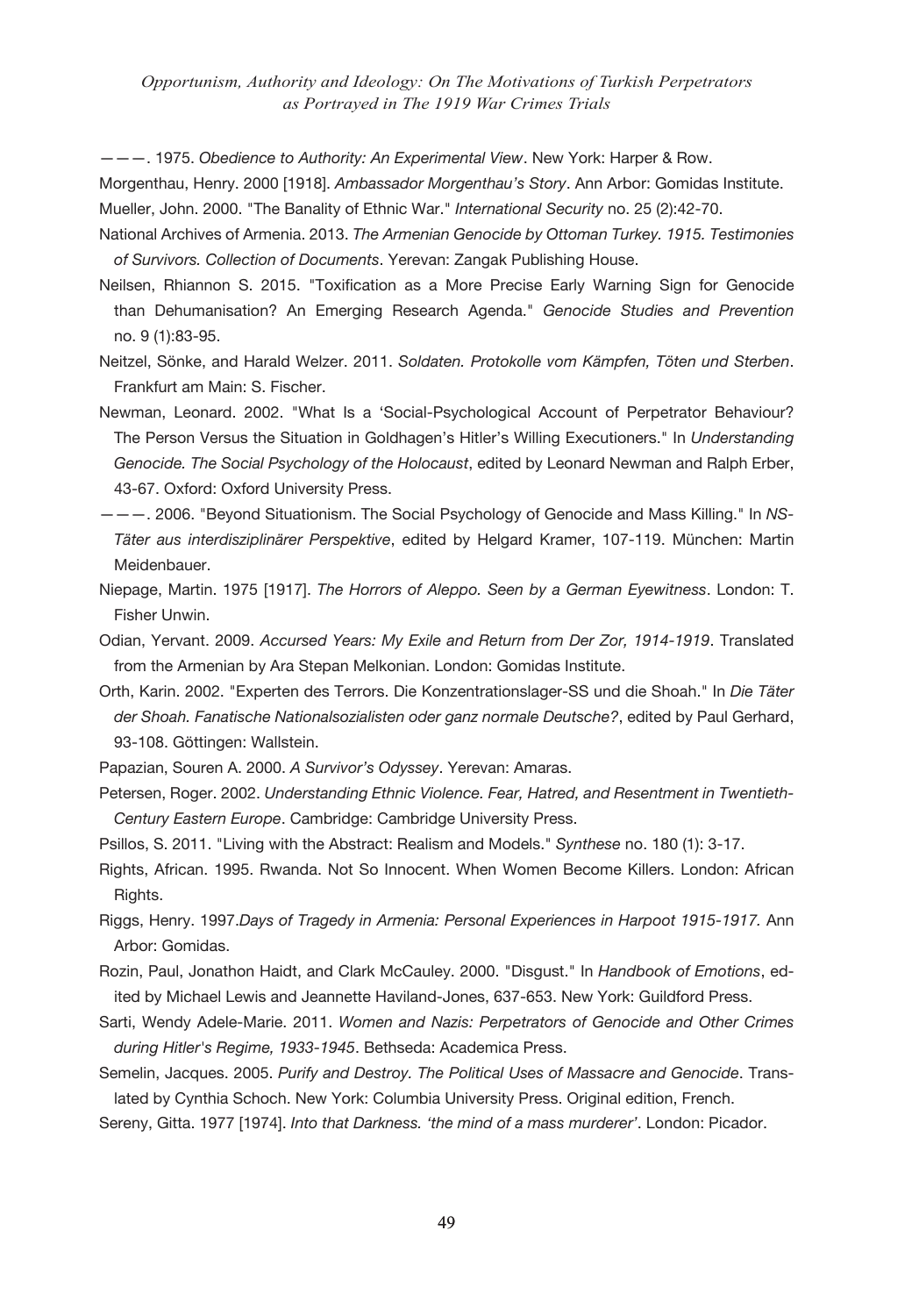- Shamtanchian, Mikayel. 2007. *The Fatal Night. An Eyewitness Account of the Extermination of Armenian Intellectuals in 1915*. Translated from the Armenian by Ishkhan Jinbashian, *Genocide Library Volume 2*. Studio City, CA: H. and K. Manjikian Publications.
- Sidanius, Jim, and Felicia Pratto. 1999. *Social Dominance. An Intergroup Theory of Social Hierarchy and Oppression*. Cambridge: Cambridge University Press.
- Soghoian, Florence M. 1997. *Portrait of a Survivor*. Hanover, MA: The Christopher Publishing House.
- Sperling, Carrie. 2005. "Mother of Atrocities: Pauline Nyiramasuhuko's Role in Rwandan Genocide." *Fordham Urban Law Journal* no. 33 (2):100-127.
- Staub, Ervin. 1989. *The Roots of Evil. The Origins of Genocide and Other Group Violence*. Cambridge: Cambridge University Press.
- Sternberg, Robert J. 2005. *The Psychology of Hate*. Washington, D.C.: American Psychological Association.
- Straus, Scott. 2006. *The Order of Genocide: Race, Power, and War in Rwanda*. Ithaca: Cornell University Press.
- Sundhaussen, Holm. 2001. "Ethnonationale Gewalt auf dem Balkan im Spiegel der Goldhagendebatte." In *Politische und ethnische Gewalt in Südosteuropa und Lateinamerika*, edited by Wolfgang Höpken and Michael Riekenberg, 37-51. Köln: Böhlau.
- Tabibian, Negdar K. 1988. *Destined to Survive. An Autobiography*. LaVerne, CA: American-Armenian International College.
- Theriault, Henry C. 2007. "Rethinking Dehumanization in Genocide." In: Richard Hovannisian (ed.). *The Armenian Genocide: Cultural and Ethical Legacies.* New Brunswick: Transaction Publishers: 27-40.
- Tilkian, Garabed S. 1992. *Musa Dagh Boy. Story of Survival and Service*. Los Angeles, CA: Abril.
- Üngör, UgurÜmit, and Mehmet Polatel. 2011.*Confiscation and Destruction: The Young Turk Seizure of Armenian Property.* London: Continuum.
- Verwimp, Philip. 2005. "An Economic Profile of Peasant Perpetrators of Genocide: Micro-Level Evidence from Rwanda." *Journal of Development Economics* no. 77:297-323.
- Vetlesen, Arne Johan. 2005. *Evil and Human Agency: Understanding Collective Evildoing*. Cambridge: Cambridge University Press.
- Waller, James. 2002. *Becoming Evil: How Ordinary People Commit Genocide and Mass Killing*. Oxford: Oxford University Press.
- Warr, Mark. 2002. *Companions in Crime. The Social Aspects of Criminal Conduct*. Cambridge: Cambridge University Press.
- Welzer, Harald. 2002. "Wer waren die Täter? Anmerkungen zur Täterforschung aus sozialpsychologischer Sicht." In *Die Täter der Shoah. Fanatische Nationalsozialisten oder ganz normale Deutsche?*, edited by Gerhard Paul, 237-253. Göttingen: Wallstein.
- ———. 2006. *Täter. Wie aus ganz normalen Menschen Massenmörder werden*. 2 ed. Frankfurt: S. Fischer Verlag.
- Welzer, Harald, Sönke Neitzel, and Christian Gudehus. 2011. *'Der Führer war wieder viel zu human, viel zu gefühlvoll'. Der Zweite Weltkrieg aus der Sicht deutscher und italienischer Soldaten*. Frankfurt: S. Fischer.